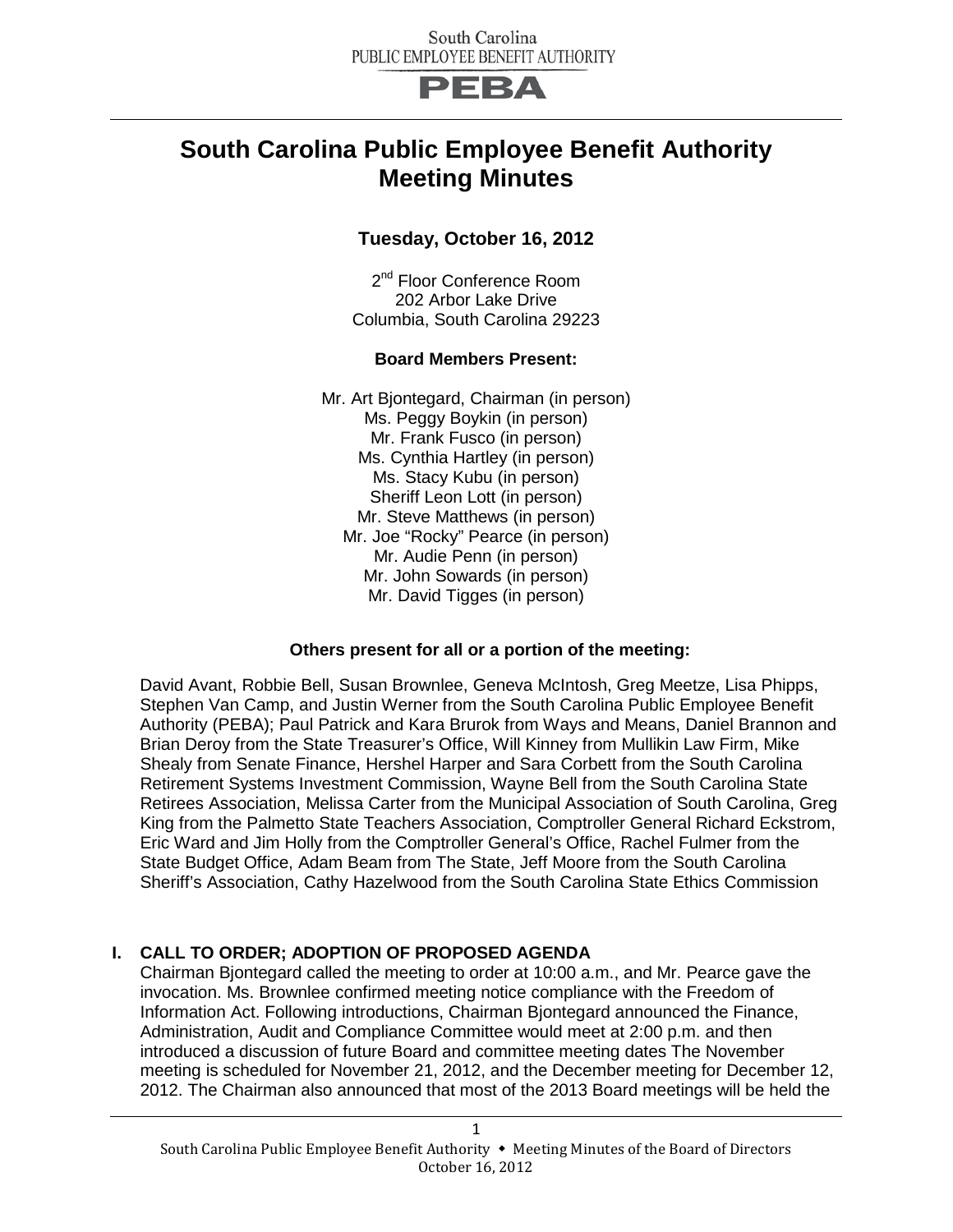

3rd Wednesday of every month, except for a proposed retreat at Wampee, possibly January 31-February 1, 2013.

A motion was made by Mr. Matthews to approve the proposed agenda. It was seconded by Mr. Penn and approved unanimously.

Several amendments were recommended to the draft minutes of the September 26, 2012, Board meeting. Mr. Sowards moved to approve minutes as amended. The motion was seconded by Mr. Matthews and was approved unanimously.

#### **II. OVERVIEW OF THE STATE ETHICS ACT**

PEBA General Counsel Stephen Van Camp introduced Cathy Hazelwood, Deputy Director and General Counsel for the SC State Ethics Commission. Ms. Hazelwood presented an overview of the State Ethics Act. All PEBA Board members must file a Statement of Economic Interests or amend their existing forms. She explained lobbyist and lobbyist principals law, referred to a list of registered lobbyists and principals on the Ethics Commission website and noted several examples. She explained that should a lobbyist principal invite one of the Board members to an event in his/her official capacity, all Board members should be invited, and the cost per person cannot exceed \$60. Upon questions from Chairman Bjontegard, Mr. Fusco, and Mr. Sowards, Ms. Hazelwood advised the Board members to check the online list themselves when in doubt as to whether an individual or group is a lobbyist or lobbyist principal and/or check with General Counsel. Ms. Hartley asked for clarification regarding matters unrelated to PEBA, and Ms. Hazelwood confirmed matters related to the Board members' private lives are not at issue. She also confirmed that attendance at any events for a lobbyist principal must be declared on their Statement of Economic Interests. Reimbursement for travel for speaking must be reported as well.

Ms. Hazelwood then explained the Rules of Conduct and conflicts of interest. Board members may not use their position for their own financial gain and may not use PEBA staff for matters related to their private affairs and/or personal business/employment. Board members must recuse themselves any time there is a conflict of interest. Recusal must be in writing and must be included in the minutes. Using Mr. Pearce's work with Chartis, a health insurance company as an example, she explained that Mr. Pearce would have to recuse himself if Chartis ever brought business before the Board. Ms. Boykin inquired whether this would apply to her husband—a physician—if he did not have direct interaction with the Board. Ms. Hazelwood responded that Ms. Boykin's husband's interest would be on a largeclass scale as he would be affected the same as all other physicians as a group. Upon question by Chairman Bjontegard, Ms. Hazelwood clarified that a law firm with a particular client would not require a lawyer/Board member to recuse, but that the lawyer should be mindful of any potential lawsuit. Mr. Fusco asked what a Board member should do with respect to executive session if he/she were affiliated with a firm who is representing a party in a lawsuit against PEBA. Ms. Hazelwood responded that the Board member would need to leave the room, refraining from participation in any discussion. She further explained that lawyers may not personally represent someone before the Board—though their firms may. She also explained that, for a Board member to be awarded a contract solicited by the Board, the state procurement/bidding guidelines must be followed and the member must recuse himself as soon as relevant discussions begin.

Ms. Hazelwood briefly discussed penalties for not filing the Statement of Economic Interests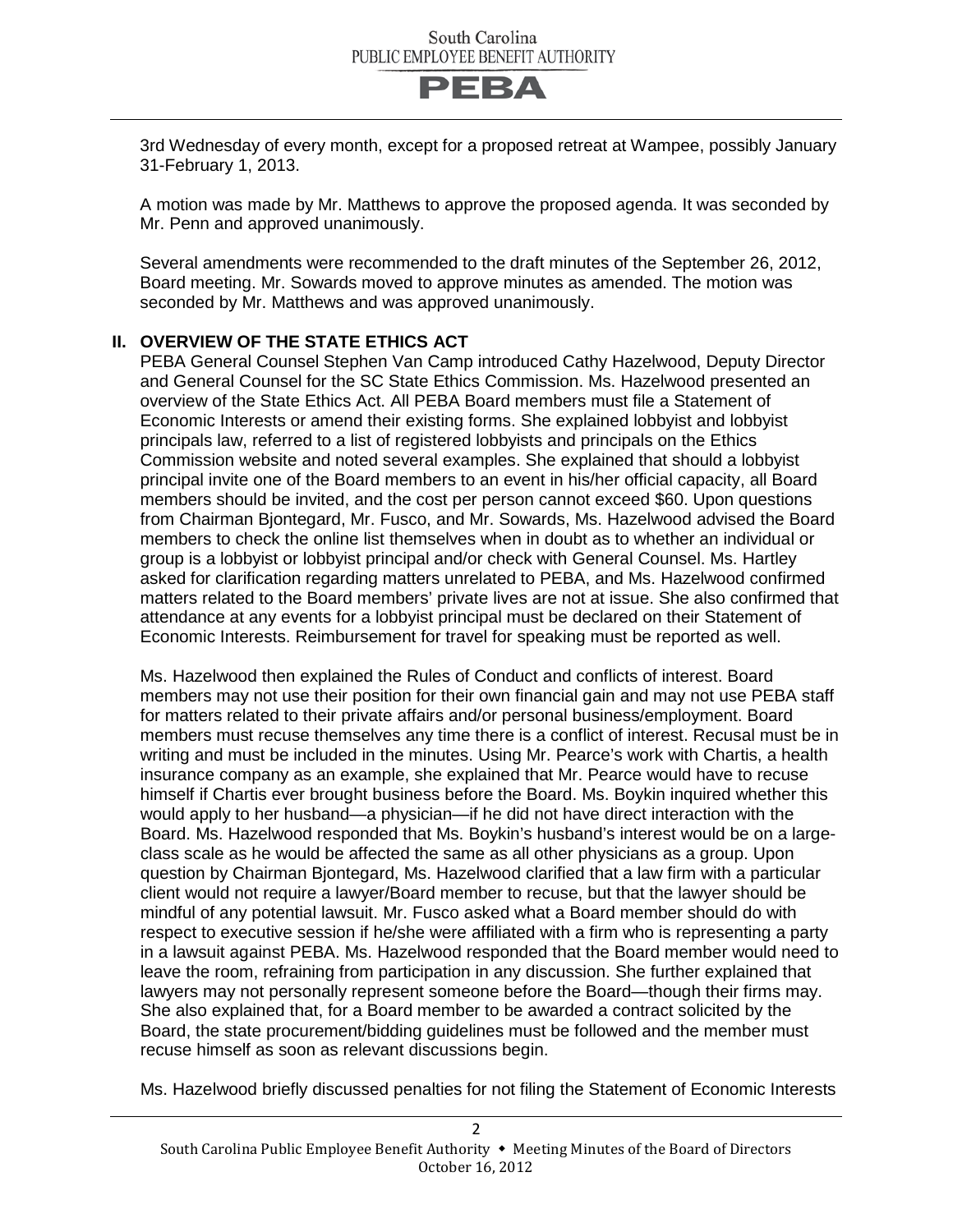

or filing late. Chairman Bjontegard asked whether a member's status as a retiree of an affiliated business or organization would pose any ethics concern with serving on the Board, and Ms. Hazelwood responded it does not generally pose a concern.

#### **III. OVERVIEW OF THE INVESTMENT COMMISSION**

Chairman Bjontegard introduced Hershel Harper, the Chief Investment Officer for the SC Retirement System Investment Commission (RSIC). Mr. Harper began with a brief historical overview of the RSIC which was established, October 1, 2005. He gave various statistical information regarding the net-of-fee and benchmark returns as of June 30, 2012, and the portfolio returns from 1970 forward. He also provided information on the portfolio's 3-year return ranking and the 2012 portfolio characteristics. Chairman Bjontegard asked about the change in the assumed rate of return from 8 to 7.5 percent and whether Mr. Harper would have come to the same conclusion if SCRSIC were responsible for deriving this rate. Mr. Harper answered that he would not have used this rate of return for the short term. Upon question by Mr. Penn, Mr. Harper explained that the RSIC investment portfolio looks more like that of a foundation or endowment and then explained the investment philosophy of the RSIC with regard to risk/cost/return considerations Mr. Matthews asked about the final maturity on a direct-lending transaction, and Mr. Harper responded it would typically be written for a five-year term, with the possibility to refinance within three years.

Upon questions by Ms. Hartley and Mr. Matthews, Mr. Harper explained the process of determining the need for new managers and conducting due diligence and that the managers have discretion over their individual investments. Mr. Penn asked whether there are assessments conducted to ensure mangers are not all investing in the same things, and Mr. Harper confirmed analyses to ensure diversity of investments. Chairman Bjontegard suggested Mr. Harper provide the Board with copies of the *Annual Investment Plan* and the *Statement of Investment Objectives and Policies.* Mr. Harper noted these documents are posted on the SCRSIC website and agreed to provide copies to the Board members. Mr. Sowards asked Mr. Harper whether he had seen the actuarial report provided by GRS to the Board in the September 26, 2012, meeting. Mr. Harper stated that he had seen projections included in the report, but not the final. Upon question by Mr. Sowards, Mr. Harper explained how the RSIC communicates with PEBA, working with actuary and consultants, along with Mr. Blume. In response to a question by Mr. Fusco regarding comparing manager performance, Mr. Harper responded that RSIC seeks managers in the upper 50%, but that they will not fire a manger for poorer performance during short time periods; they would be more likely fire a manager for extended periods of performance below benchmarks, significant changes in investment team, organizational structure, and/or style drift. Mr. Matthews asked how the General Assembly arrived at the 7.5 percent rate of return, noting the actuary's area of expertise is not market performance. Mr. Harper surmised that the actuaries have certain general assumptions they can make to come up with this rate. Chairman Bjontegard noted Mr. Blume's serves as the PEBA Board's liaison to the RSIC.

#### **IV. BUDGET AND CONTROL BOARD AND PEBA**

Chairman Bjontegard introduced Comptroller General Richard Eckstrom. Gen. Eckstrom explained that, as co-trustees, the Budget and Control Board (BCB) maintains some responsibility and explained that the PEBA Board's responsibility extends beyond just the liability. Both the PEBA Board and the BCB have a duty to maintain communication with the RSIC. The BCB also has the responsibility to communicate with the PEBA Board and vice versa. He encouraged representation at each other's board meetings.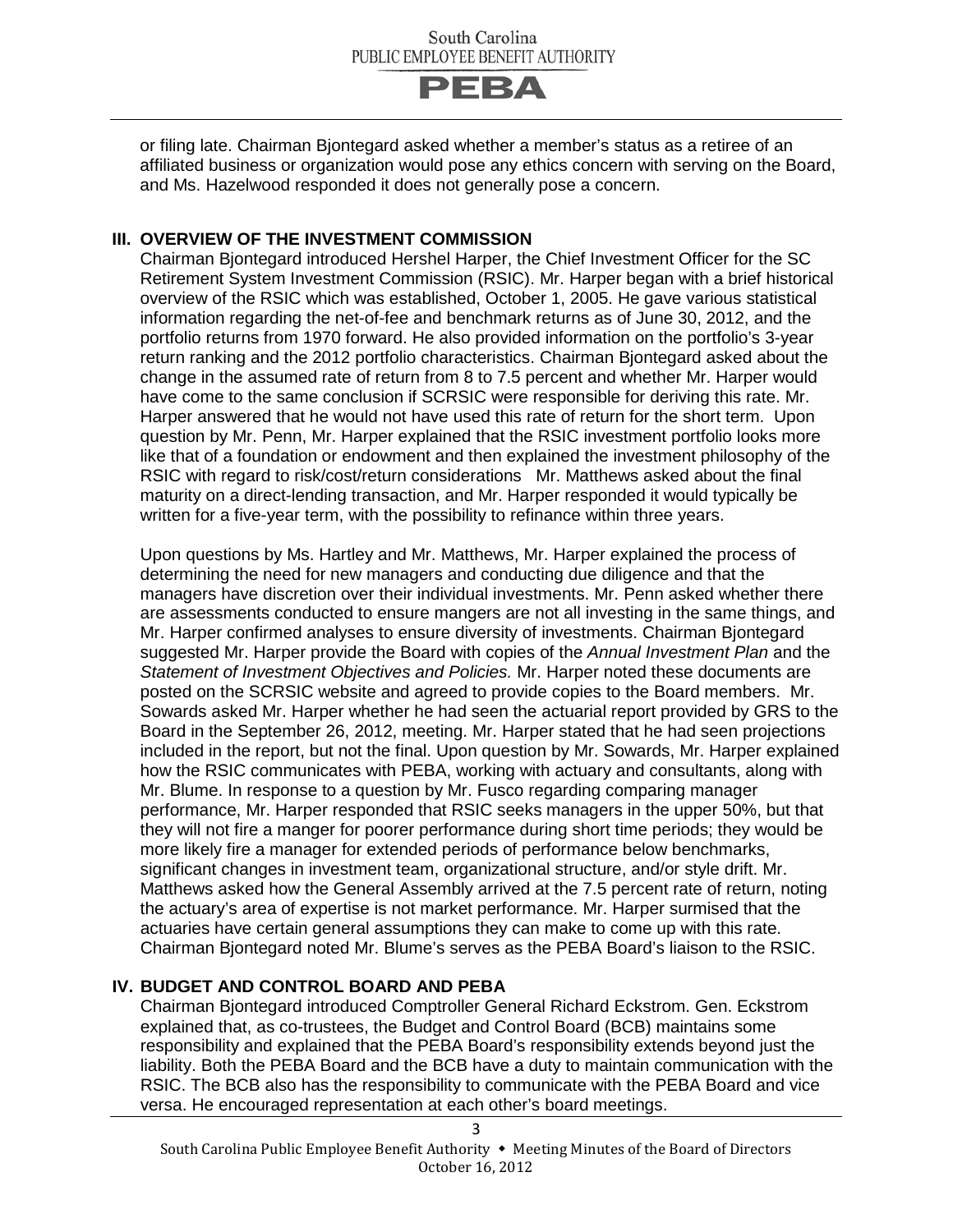

He reconfirmed that, the assumed rate of return is an estimate and the rate-setting responsibility resides with the General Assembly. He encouraged the PEBA Board to have open discussions with the actuary about the assumed rate of return. Gen. Eckstrom explained the retirement formula and the actuarial information used to make various assumptions regarding the unfunded liability. If the unfunded liability gets too large, you must increase contribution rates. If too small, benefit enhancements may result through legislation that re-extend the liability. He stated the General Assembly made changes last year to make the system more sustainable, and the BCB decided that the contribution rates should be increased and shared.

Chairman Bjontegard asked General Eckstrom to speak to the health insurance side. Gen. noted it is also a balancing act; health care costs are increasing and that benefit adjustments would be necessary to help hold premium contribution increases down. He encouraged the Board to make its decisions based on mathematics rather than politics. Upon question by Mr. Matthews, Gen. Eckstrom confirmed the PEBA Board does not have any oversight authority over the RSIC, and Mr. Matthews voiced his concern.

Gen. Eckstrom concluded by explaining the spending transparency requirement for state agencies, with regard to posting transaction data online. He explained that new entities are granted a six-month grace period to comply.

At 11:45 a.m., Chairman Bjontegard requested to break for a few minutes and return for executive session.

#### **V. EXECUTIVE SESSION**

At 11:55 a.m., upon motion by Mr. Matthews and second by Mr. Sowards, the Board voted unanimously to enter into executive session to receive legal advice and information on data security. The Board then entered into executive session.

Meeting resumed at 1:00 p.m. following the executive session. No action was taken.

#### **VI. OLD BUSINESS**

Chairman Bjontegard asked whether there was any old business. There was none.

#### **VII.NEW BUSINESS**

A. Electronic File Sharing

Robbie Bell gave a brief overview of the PEBA SharePoint site to allow the Board to review reading material between meetings and manage their personal calendars according to events on the Board's calendar. He advised that if they have any information they would like posted on the site to send that information to Ms. Brownlee. Any problems with accessing the site should also be directed to her.

#### B. Round Table Comments

Mr. Fusco recommended the PEBA Board see the three-year forecast for the general fund request for insurance benefits before it is sent.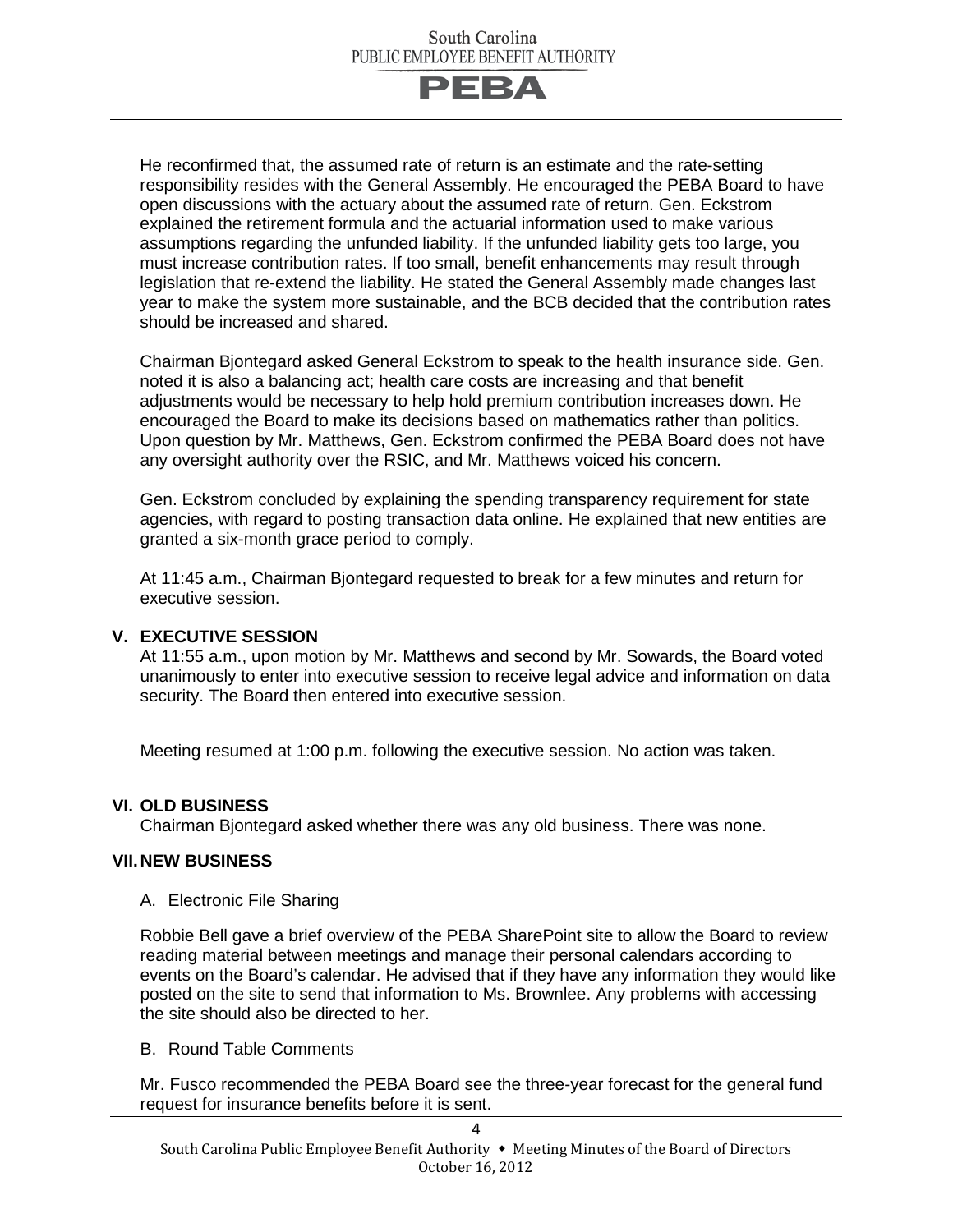

Chairman Bjontegard asked the members what more or less or different can be done that will help the board, particularly with the information being received. Mr. Fusco stated that he appreciated Chairman Bjontegard's quote in the article in *The State* newspaper. He explained that, as the Board starts looking at health insurance, they employ the research capabilities available to determine how to achieve the best, most effective health care with the dollars available. Mr. Fusco expressed his hope that the Board will review the administrative costs to the health plan. He distributed a draft framework for consideration. Chairman Bjontegard stated that he believed the Board has "triaged" the needs of the retirement systems and now must change direction to focus on health care. Mr. Penn commented that the pace for getting the Board members up-to-speed has been good.

There being no further business, Mr. Matthews moved to adjourn, Mr. Sowards seconded and the Board voted unanimously to adjourn at 1:15 p.m.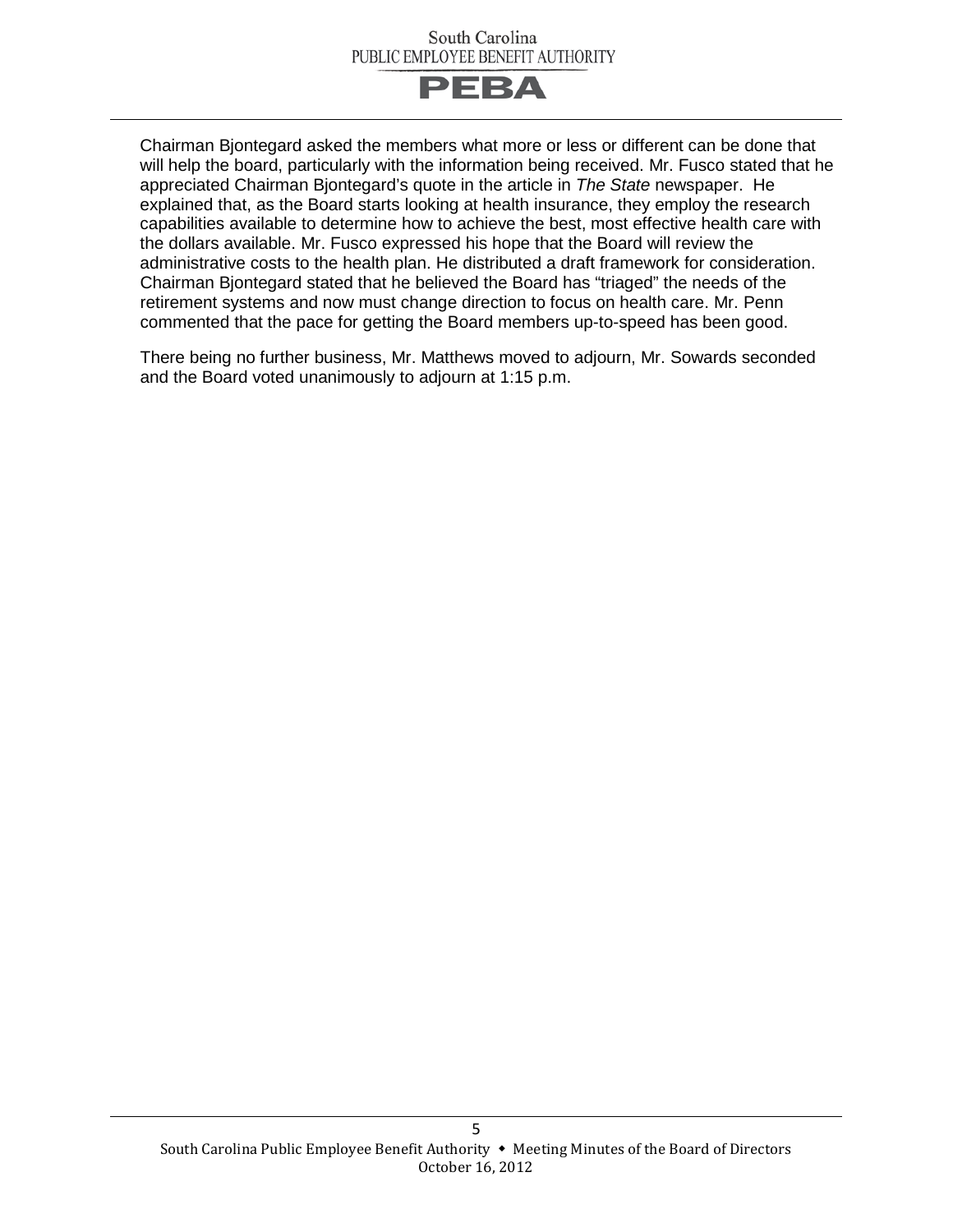

### **South Carolina Pubic Employee Benefit Authority Board of Directors Meeting**

#### **Tuesday, October 16, 2012 10:00 a.m.**

South Carolina Public Employee Benefit Authority Main Conference Room 202 Arbor Lake Drive, Columbia, SC 29223

## **Draft Agenda**

#### **I. Call to Order**

- A. Adoption of Proposed Agenda
- B. Approval of Meeting Minutes September 26, 2012
- C. Meeting Schedule for November and December of 2012 and for 2013

## **II. Overview of State Ethics Act**

Cathy Hazelwood, SC State Ethics Commission

#### **III. Overview of the Investment Commission** Hershel Harper, SC Retirement Systems Investment **Commission**

#### **IV. Budget and Control Board and PEBA** Richard Eckstrom, SC Comptroller General

#### **BRFAK**

- **V. Executive Session to Discuss Security and Receive Legal Advice** Pursuant to S.C. Code of Laws § 30-4-70(2),(3)
- **VI. Old Business**

A. Action Report

#### **VII. New Business**

- A. Electronic File Sharing
- B. Roundtable Comments

#### Adjournment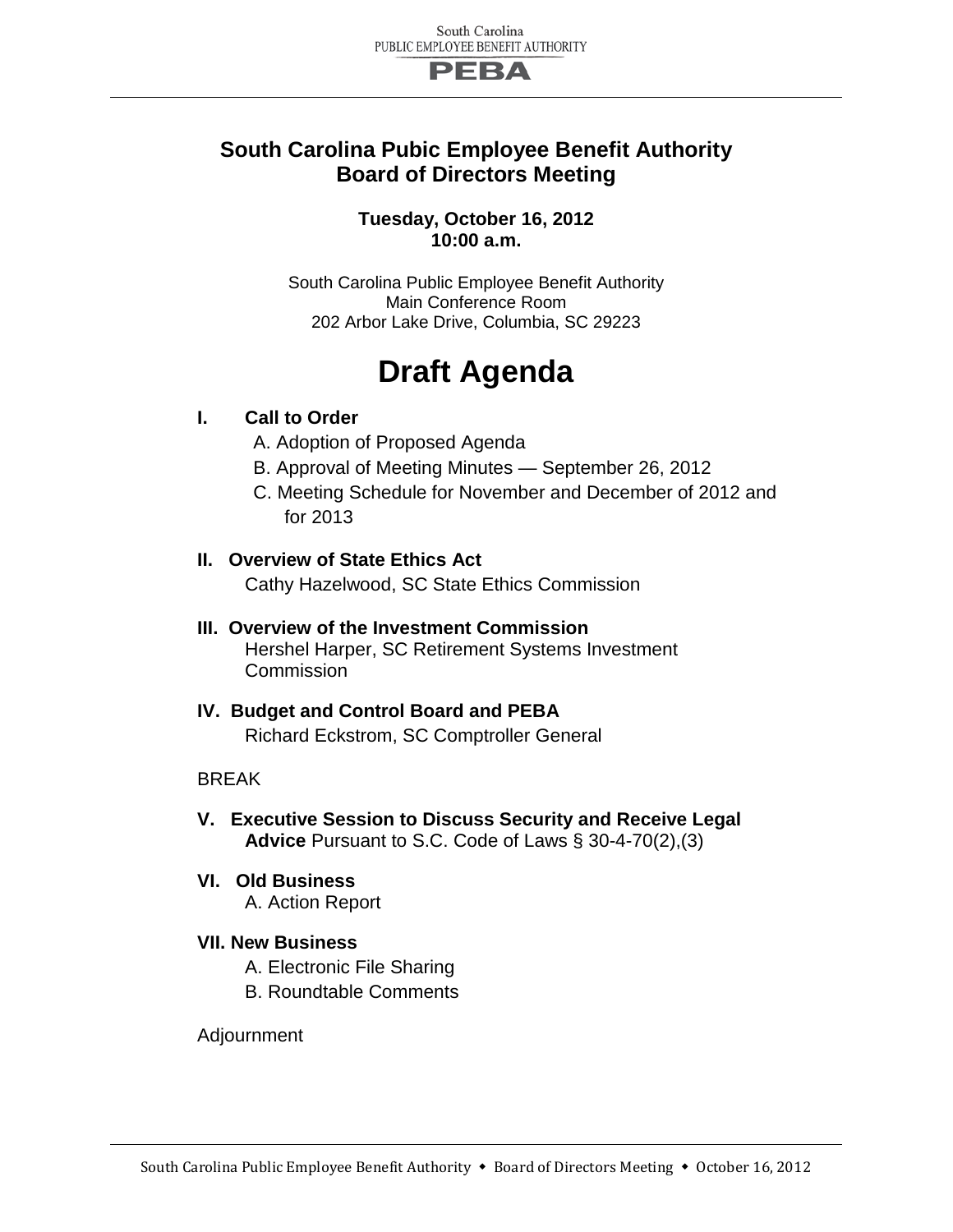## **PEBA**

## **PEBA Board Committees**

## **Finance, Administration, Audit and Compliance**

- Steve Matthews (chair)
- Peggy Boykin
- Leon Lott

## **Health Care Policy Committee**

- Cindy Hartley (chair)
- Rocky Pearce
- Stacy Kubu
- Audie Penn

## **Retirement Policy Committee**

- John Sowards (chair)
- David Tigges
- Frank Fusco

## **Executive Committee**

- Art Bjontegard
- Vice Chair (vacant)
- Cindy Hartley
- Steve Matthews
- John Sowards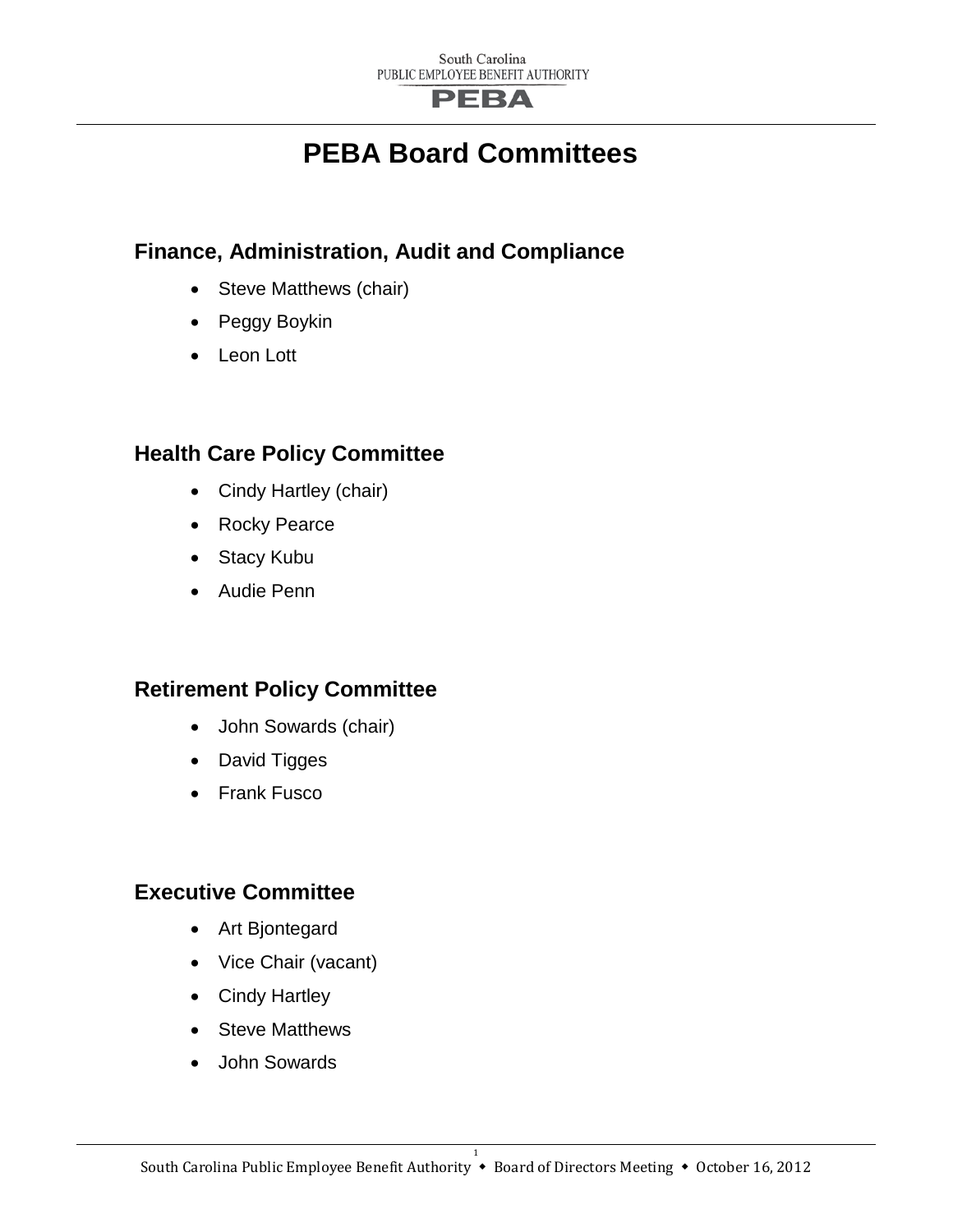DRAFT



William M. Blume, Jr., CPA Executive Director

## **South Carolina Public Employee Benefit Authority Meeting Minutes**

#### **Wednesday, September 26, 2012**

2<sup>nd</sup> Floor Conference Room 202 Arbor Lake Drive Columbia, South Carolina 29223

#### **Board Members Present:**

Mr. Art Bjontegard, Chairman (in person) Ms. Peggy Boykin (in person) Mr. Frank Fusco (in person) Ms. Cynthia Harley (in person) Ms. Stacy Kubu (in person) Sheriff Leon Lott (in person) Mr. Steve Matthews (in person) Mr. Joe "Rocky" Pearce (in person) Mr. Audie Penn (in person) Mr. John Sowards (in person) Mr. David Tigges (in person)

#### **Others present for all or a portion of the meeting:**

Bill Blume, David Avant, Robbie Bell, Geneva McIntosh, Stephen Van Camp, Justin Werner, Lisa Phipps from the South Carolina Public Employee Benefit Authority (PEBA); Joe Newton and Danny White from Gabriel, Roeder, Smith & Company, Paul Patrick from Ways and Means, Kara Brurok from Ways and Means, Daniel Brannon from the State Treasurer's Office, Cindy Konduros from Stewart Konduros & Associates consulting, Jeff Moore from Sheriffs of SC, Jarrod Bruder from SCLEOA, Wayne Bell from the State Retirees Association, Rob Tester, Wayne Pruitt from the State Retirees Association, Sara Corbett from the South Carolina Retirement Systems Investment Commission, Warren Harley from the Municipal Association of South Carolina, Greg King from the Palmetto Teachers Association, Brian Gaines from the South Carolina Budget and Control Board (BCB), Rachel Fulmer from the State Budget Office, Adam Beam from the State Newspaper, Shelvie Belser from BlueCross BlueShield of South Carolina, Joanie Lawson from South Carolina Education Association, Carlton Washington from the South Carolina State Employees Association, Robert Croom from the S.C. Association of Counties, Angie Willis from Senate Finance Committee, Deanne Gray from Senate Minority Leaders Office

#### **I. CALL TO ORDER; ADOPTION OF PROPOSED AGENDA**

Chairman Bjontegard called the meeting to order at 10:10 a.m. Ms. Brownlee confirmed completion of oaths of office and statements of economic interest by the board members and meeting notice compliance with the Freedom of Information Act.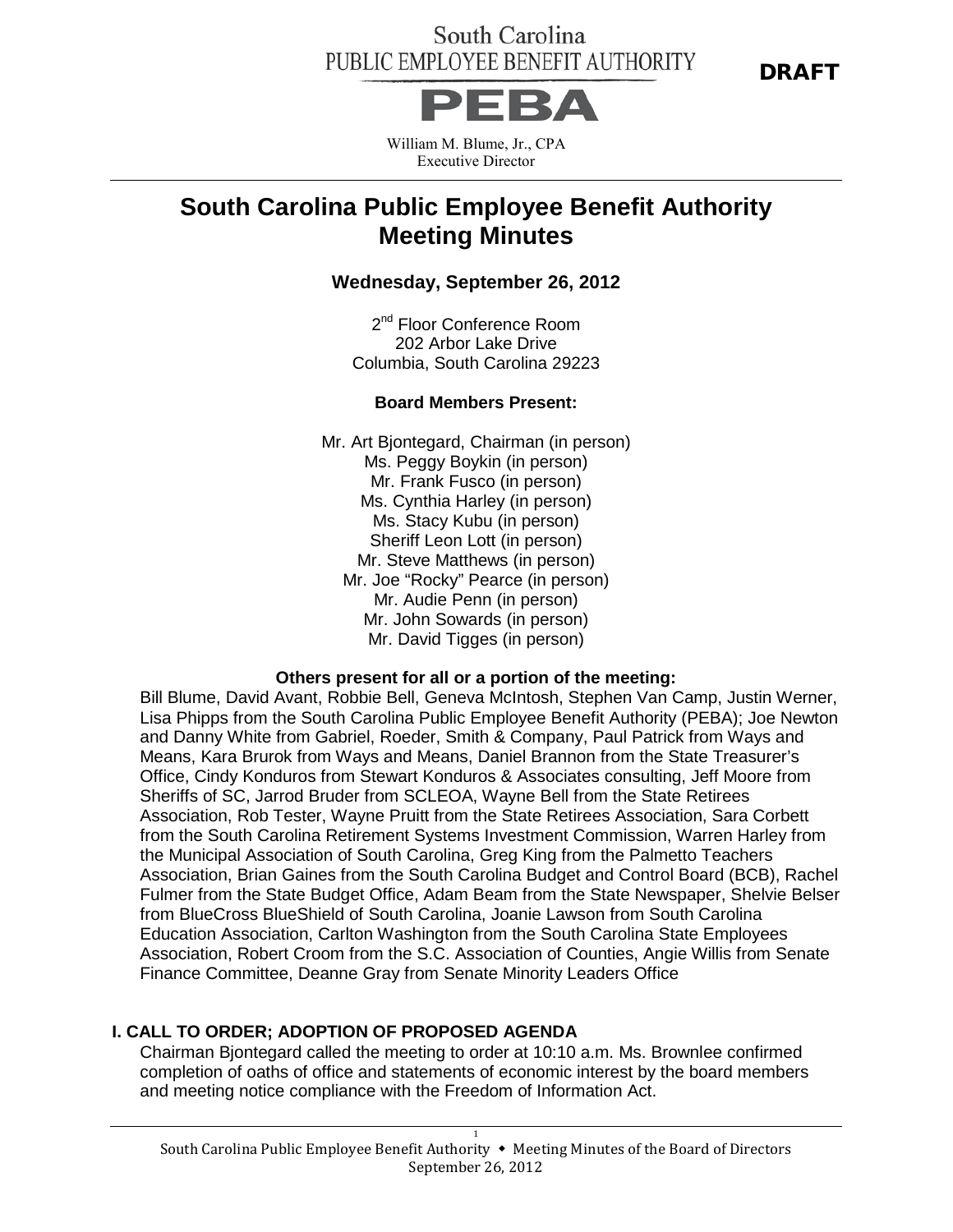DRAFT



William M. Blume, Jr., CPA Executive Director

#### **II. INTRODUCTION OF BOARD MEMBERS AND STAFF**

Chairman Bjontegard gave the invocation and asked the board members to provide some unique information, not included in the biographical information provided in the meeting notebooks. Each member shared something meaningful with the group. At the chairman's request, the visitors introduced themselves, and then Mr. Blume introduced himself and the PEBA staff in attendance.

#### **III. REQUEST FOR APPROVAL OF PEBA RETIREMENT BENEFITS ACTUARIAL VALUATION AND EMPLOYEE/EMPLOYER INCREASE IN COSTS**

Chairman Bjontegard asked for, and received, unanimous consent to use the Interim Board Meeting Procedures, so the Board may conduct necessary business at its first meeting. Chairman Bjontegard then asked Mr. Blume to proceed with the business at hand. Mr. Blume explained the latest actuarial valuations of the five retirement plans managed by PEBA, and he provided background information on the change in actuarial assumptions and the need to stay within a 30-year amortization period for funding future annuity obligations. To meet this amortization, which is a government accounting standard, contribution rates would be adjusted. Mr. Blume explained each of the increases needed for each of the retirement plans, based on revised actuarial information, and summarized the items requiring Board action:

- 1. Accept the GRS actuarial valuations for Fiscal Year 2013-14 for the South Carolina Retirement System (SCRS), Police Officers Retirement System (PORS), General Assembly Retirement System (GARS), Judges and Solicitors Retirement System (JSRS) and the National Guard Retirement System (NGRS)
- 2. Approve the needed increase in PORS contribution rates to 7.84 percent for employees and to 12.84 percent for employers, effective July 1, 2013 (increase of approximately \$8 million per year)
- 3. Approve the needed \$4.063 GARS employer contribution increase, effective July 1, 2013 (funded by the General Assembly)
- 4. Approve the needed increase in the JSRS employer contribution rate to 47.33 percent July 1, 2013 (increase of approximately \$400,000 per year; the employee contribution rate is set by statute).
- 5. Approve the needed NGRS employer contribution increase to \$4.539 million, effective July 1, 2013 (funded by the General Assembly; the employee contribution rate is set by statute)

There were questions and discussions of the information and the action items. The need for changing actuarial assumptions was explained by Mr. Blume and Mr. Newton. Changes in mortality rates, increases in pay, and experience-rating data all necessitated the change in assumptions. Mr. Blume noted that SCRS and PORS contribution rates are self-adjusting and have a fixed ratio between employer and employee contribution rates, based on statute. He also explained that if the amortization period is not held within 30 years, it adversely affects the state's credit rating. If the PEBA Board approves accepts the valuations and approves the increases, the BCB will then vote whether to approve the PEBA Board's decision. Mr. Blume further explained that the timing for this is tied to the budget process in progress. Mr. Tigges expressed concern for taking action at this first meeting without more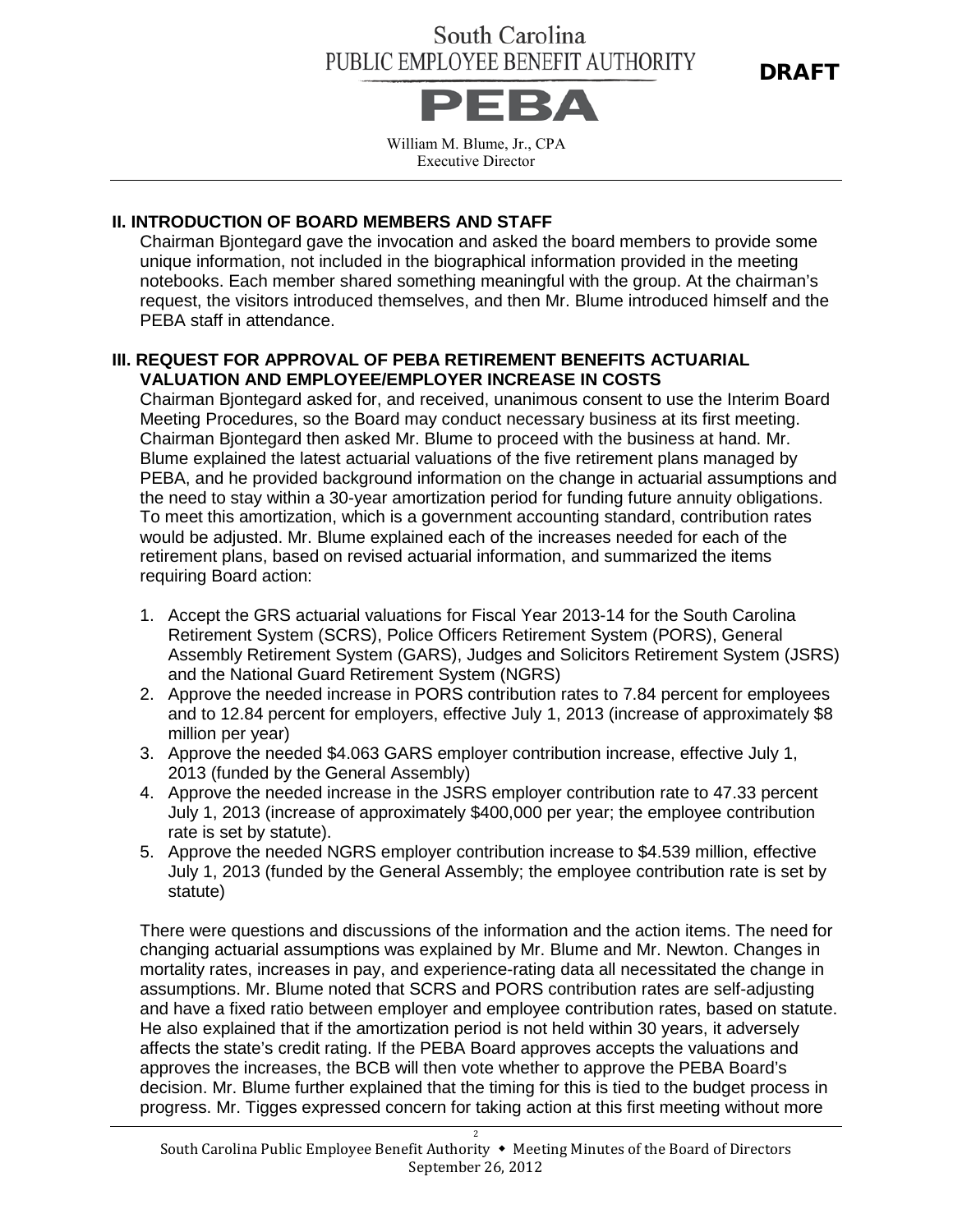DRAFT



William M. Blume, Jr., CPA Executive Director

familiarity with the information and process. Once the SCRS and PORS contribution rates are increased, they cannot be decreased until the plans are 90 percent funded.

Ms. Boykin asked whether any attempt was made to phase in the contribution rate for the JSRS. Mr. Blume responded that there was no opportunity or discussion to phase it in, noting a parallel study and experience study investigation by GRS occurred during the legislative process. Significant differences in the experience, led to the changes and timing. It was asked whether the JSRS increase could be phased in, such as over two years. It was also noted that the increase should not exceed the recommended 30-year amortization, although not required by statute. Mr. Newton noted the funding policies and accounting standards will be changing in the near future. Upon question by Mr. Fusco, it was confirmed that the SCRS contribution rate increase would result in a 25-year amortization.

Mr. Blume reviewed several presentation slides, noting a \$13.4 billion unfunded liability as of July 1, 2010. Adding unamortized losses to this shows the magnitude of the situation. There were both demographic as well as economic losses that are trending in the wrong direction. This is what prompted the parallel study. Mr. Newton noted the assumption change in the cost-of-living adjustment, unrecognized asset losses and the smoothing concept to adjust for market volatility and to avoid having to react to adjust to short-period market swings, such as for contribution rates. He confirmed using a five-year smoothing period vs. ten. He reviewed the main adjustments in assumptions, based on their findings:

- Decrease the inflation assumption from 3.00 percent to 2.75 percent
- Decrease the investment return rate from 8.00 percent to 7.50 percent
- Improve the mortality assumption
- Modify the asset smoothing method (this, combined with the amortization period is the funding policy)

Mr. Newton confirmed all investment expectations are lower than they were a few years ago. Most funds are split 60/40, risky vs. non-risky assets. Mr. Blume added that the demographic information for the plans is pretty accurate, while the inflation and investment assumptions are both the most critical and hardest to pinpoint. Some of the South Carolina Retirement Systems' investments, such as hedge funds, are difficult to classify as to risk.

Mr. White continued the presentation, explaining the legislative changes and their impact on the retirement plans. He reviewed a chart that shows the changes for both SCRS and PORS plans, including contribution rate increases, benefit adjustments, the TERI program ending, earnings limitation for retirees, service purchase costs, disability retirement criteria, vesting, average final compensation calculation, retirement eligibility, and no longer being able to include unused leave in retirement benefit calculations.

Mr. Newton then reviewed the information on the valuation results for SCRS and PORS, explaining the unfunded actuarial accrued liability (UAAL), noting the funding ratios and how they have declined the past ten years. Part of the employer contributions are applied toward the UAAL; employee contributions go toward actual benefits, not toward the UAAL, since they may withdraw their contributions. Mr. White noted the investment return assumption for Fiscal Year 2012-13 is projected at 0.6 percent. Upon question by Mr. Sowards, Mr. Newton confirmed \$6-6.6 billion in deferred investment losses. Based on smoothing, the data will be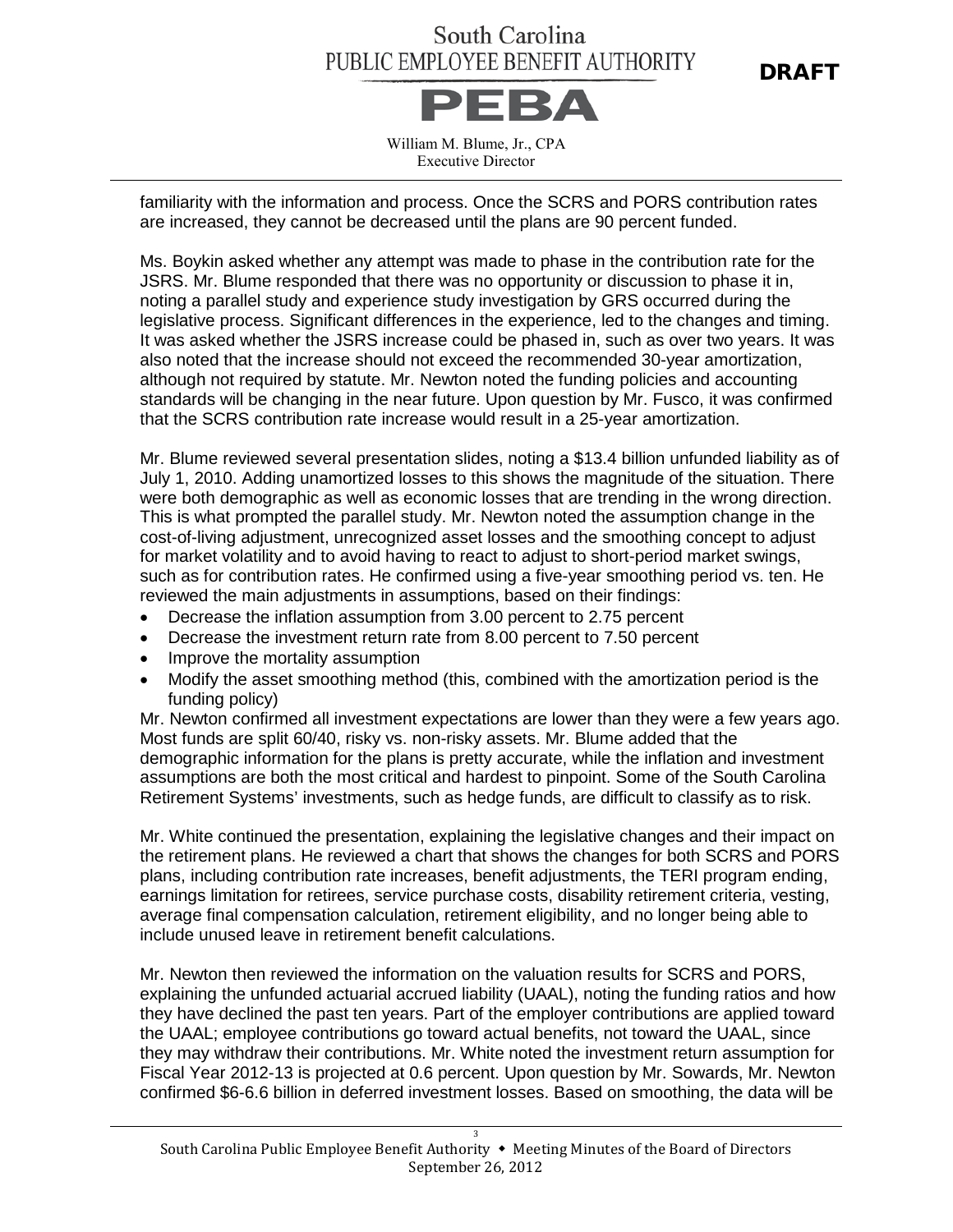DRAFT



William M. Blume, Jr., CPA Executive Director

readjusted in 2015 to determine the actual investment performance, whether the assumptions held and their impact on the amortization period.

Mr. White reviewed the valuation results for GARS, JSRS and NGRs, noting their funding requirements are based on dollars vs. contribution percentages. Mr. Newton gave the closing comments.

Chairman Bjontegard asked for a motion. Mr. Sowards moved that the PEBA Board accept the actuarial valuations of July 1, 2011, for SCRS, PORS, GARS, JSRS and NGRS. The motion was seconded by Ms. Hartley for further discussion. Mr. Fusco asked for point of clarification that additional motions would be forthcoming, and Chairman Bjontegard confirmed this. Mr. Sowards asked for discussion. He echoed understanding of Mr. Tigges' earlier concern and asked Mr. Tigges whether he was comfortable with moving forward. Mr. Tigges asked for legal clarification; this is a substantive vote that we are obligated to increase the contribution rate. Mr. Van Camp confirmed that, by accepting the valuation and amortization period, the statutory increases for SCRS and PORS would apply. Chairman Bjontegard asked for further discussion, there being none, the vote was called, and the motion passed unanimously.

Mr. Sowards then read the motion that the PEBA Board approve:

- 1. The contribution rate increases in the actuarial report, as required, effective July 1, 2013, for PORS to 7.84 percent for employees and to 12.84 percent for employers to maintain a 30-year amortization period, according to Act 278, splitting the contribution rate equally between the employer and the employee.
- 2. The increase GARS employer contribution in the actuarial report, as required, to \$4.1 million from \$2.8 million
- 3. The increase JSRS employer contribution in the actuarial report, as required, effective July 1, 2013, to 47.33 percent from 45.09 percent
- 4. The increase NGRS contribution in the actuarial report, as required, to \$4.5 million from \$3.9 million.

Ms. Hartley seconded the motion for discussion. Mr. Fusco asked about the phase in for the JSRS; if the motion passes as is, whether the BCB could modify the PEBA Board's decision to phase it in. Mr. Van Camp confirmed that Board "approval" as stated in the Act, would imply an approval or rejection authority, not to modify or alter a PEBA Board decision. Upon question from Mr. Sowards and point of clarification from Ms. Boykin regarding budget concerns for the JSRS, given this increase, Mr. Blume confirmed the General Assembly did not have the JSRS contribution increase information when they phased in the SCRS and PORS rate increases. Mr. Sowards offered to amend his motion with respect to the JSRS plan to permit the BCB to consider phasing in that contribution. Ms. Hartley seconded. There was additional discussion and concerns expressed regarding the budget process and where funds would come from to cover the increase. Mr. Matthews suggested separating the  $3<sup>rd</sup>$ part of the second motion made by Mr. Sowards into two parts: one to approve the amount of increase and another to phase it in. Upon request by Chairman Bjontegard, Mr. Sowards withdrew his proposed amendment to the second motion and restated his original motion. It was noted that phasing in the JSRS contribution rate increase would extend the amortization period beyond 30 years, although there is no statutory requirement to stay within a 30 year amortization period for JSRS. Chairman Bjontegard called for a vote on the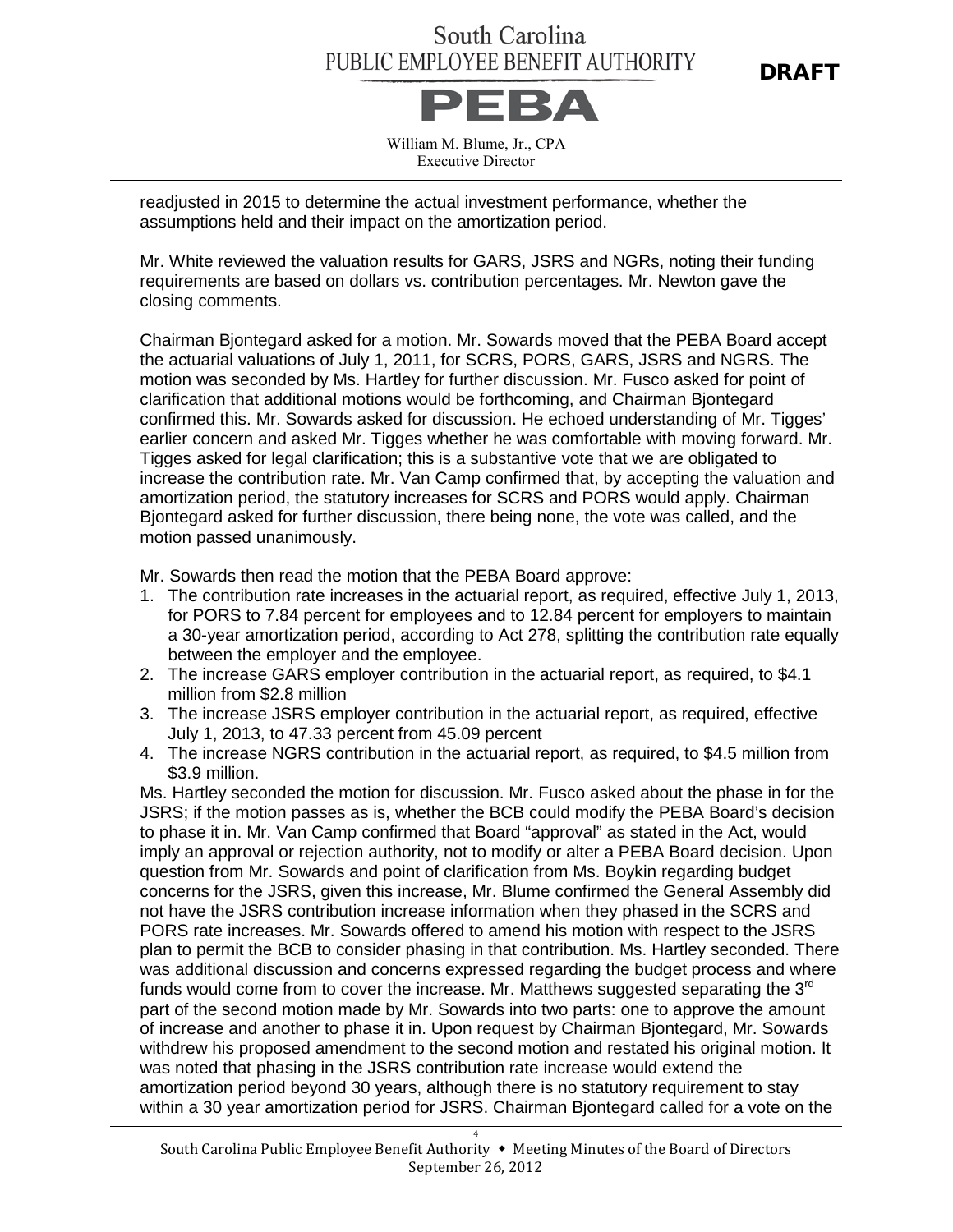

William M. Blume, Jr., CPA Executive Director

motion carried unanimously. Mr. Sowards then made a motion that the BCB consider phasing the JSRS increase over a period of time to be determined. The motion was seconded for discussion. Mr. Penn asked over what time period and by what amounts would the increase occur. Mr. Van Camp confirmed a more specific decision would need to be presented to the BCB. Mr. Sowards then withdrew his motion.

#### **IV. QUESTIONS**

There being no additional questions at this time, the Board broke for lunch at 12:30 p.m. [Sheriff Lott excused himself from the meeting at this point due to another commitment.] and reconvened at 12:50 p.m.

Based on data just presented by GRS, Mr. Matthews presented a summary of two motions: one to reopen and reconsider what was just passed. Under reconsideration, the JSRS contribution rate would move to amend the JSRS contribution increase. The second motion would be to recommend the increase be phased in over two years. This would accomplish both goals of phasing in the increase while keeping the amortization period within 30 years: Motion was made to reopen the previously passed motion. Ms. Boykin seconded for discussion. There was no discussion, and the motion carried unanimously. Mr. Matthews proposed an amendment to Mr. Soward's motion that the increase in the JSRS contribution rate increase be changed from the originally proposed 47.33 percent to 47.39 percent. Mr. Sowards accepted the amendment. Ms. Hartley seconded, and the Board voted unanimously to reopen the motion for amendment. The original motion, as amended, was seconded by Ms. Hartley and carried unanimously. Mr. Matthews made a new motion that the PEBA Board recommend to the BCB to implement the recommended JSRS contribution increase in two equal installments over two fiscal years, effective July 1, 2013: 46.24 percent the first year, then to 47.39 the second year. The motion was seconded by Mr. Penn, and the motion carried unanimously. [Mr. Matthews excused himself from the meeting due to another commitment.]

#### **V. CONFIRMATION OF NEXT MEETINGS**

Chairman Bjontegard asked for a set meeting date. He asked for shorter meetings and to meet Tuesdays, Wednesdays or Thursdays, preferably toward the end of the month. Upon discussion, the next meeting was scheduled for Tuesday, October 16, 10 a.m. – 1:00 p.m.

#### **VI. INTRODUCTION TO THE PEBA BOARD STRUCTURE**

Mr. Van Camp presented a high-level overview of the laws affecting PEBA and its new Board. He noted that, aside from Act 278 which created PEBA and the PEBA Board, Title 9 of the S.C. Code of Laws governs much of the retirement benefits; Title 1 governs much of the insurance benefits. Mr. Van Camp continued his explanation of the PEBA Board structure, detailing the composition of the Board; qualifications needed to be a member; length of terms; and minimum meeting requirements. He explained the Board's duties as they related to the retirement and insurance plans. He stated that policy determinations made by the PEBA Board are subject to approval by the State Budget and Control Board who serves as co-trustee of the retirement and insurance plans.

Mr. Van Camp noted that members of the PEBA Board are public officials and are subject to the same rules and standards as other elected officials. He discussed the Freedom of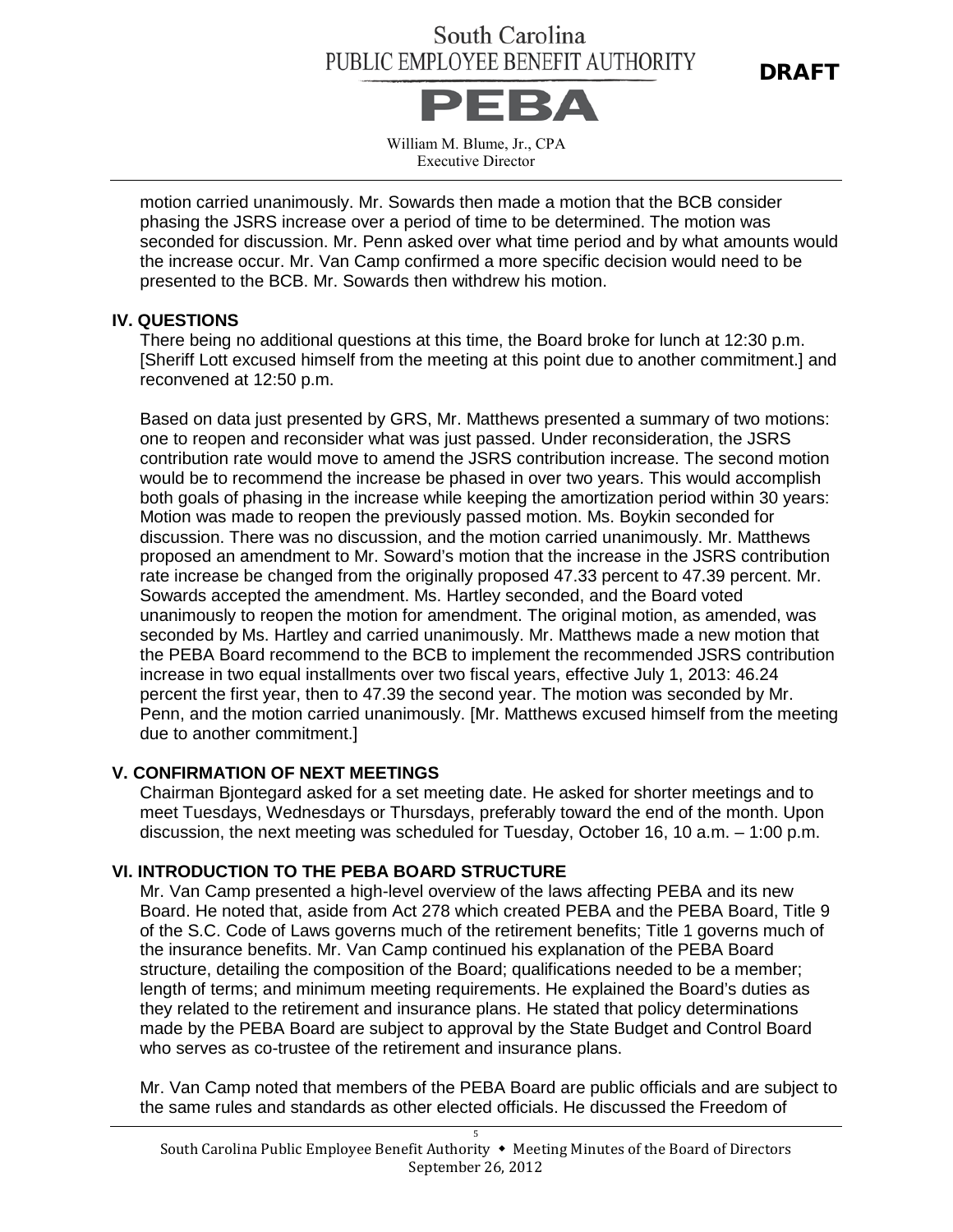DRAFT



William M. Blume, Jr., CPA Executive Director

Information Act (FOIA) and how it applies to the Board and provided a list of other laws that Board members should be mindful of as they conduct the Board's business. He concluded that the Board has the power to set its own governance policies and procedures. There was additional discussion.

Justin Werner gave an overview of the Fiduciary Duties and Liability of the Board. He explained the basic fiduciary duties as trustees of the retirement and insurance plans. He stated that the three principle duties that govern fiduciary responsibilities are the duty of loyalty, duty of prudence and the duty to comply with plan terms and applicable law. He then provided an explanation for each principle duty. Mr. Werner then discussed how each trustee must personally perform their fiduciary duties. He concluded by reviewing fiduciary liability insurance coverage and the potential liability that can result from breach of trust.

There were a few questions and brief discussion following the presentation.

#### **VII. PEBA RETIREMENT BENEFITS OVERVIEW**

David Avant gave a retirement benefits overview. He briefly described the plans administered by PEBA. He provided various statistical data for all the plans, including total membership, number of participating employers, average benefit amount and total benefits paid. Mr. Avant explained the Teachers and Employees Retention Incentive (TERI) program; how benefits are calculated and how employee and employer rates are set. He also detailed the provisions of Act 278. There was brief discussion. Mr. Avant concluded by advising the Board that, after December 31, 2013, they will also be trustees over the South Carolina Deferred Compensation program.

#### **VIII. PEBA INSURANCE BENEFITS OVERVIEW**

Robbie Bell gave an insurance benefits overview. He outlined some specifics about what drives the decision-making process regarding insurance benefits, including federal laws, the Public Service Act of 1944 and the various applicable regulations and statutes. He outlined the types of participating employers and discussed the eligibility requirements for subscribers and dependents.

Mr. Bell briefly reviewed the employee benefits provided by PEBA: several health plans, two dental plans, vision insurance programs, four life insurance products, two long term disability programs, a long term care program and four pretax MoneyPlu\$ programs under a cafeteria plan. The MoneyPlu\$ programs are only available to active employees. He explained that the State Health Plan is self-insured (self-funded) and explained the difference between selfinsured and fully insured. Mr. Bell then reviewed the program changes for January 1, 2013. He also explained how insurance premiums are established and how contributions are set.

Mr. Bell commented on a 50-state survey, conducted every year to compare the State Health Plan's design and the total employee and employer composite premiums not only to national averages, but also to regional averages. He reviewed and discussed some of the data from the last survey with the Board.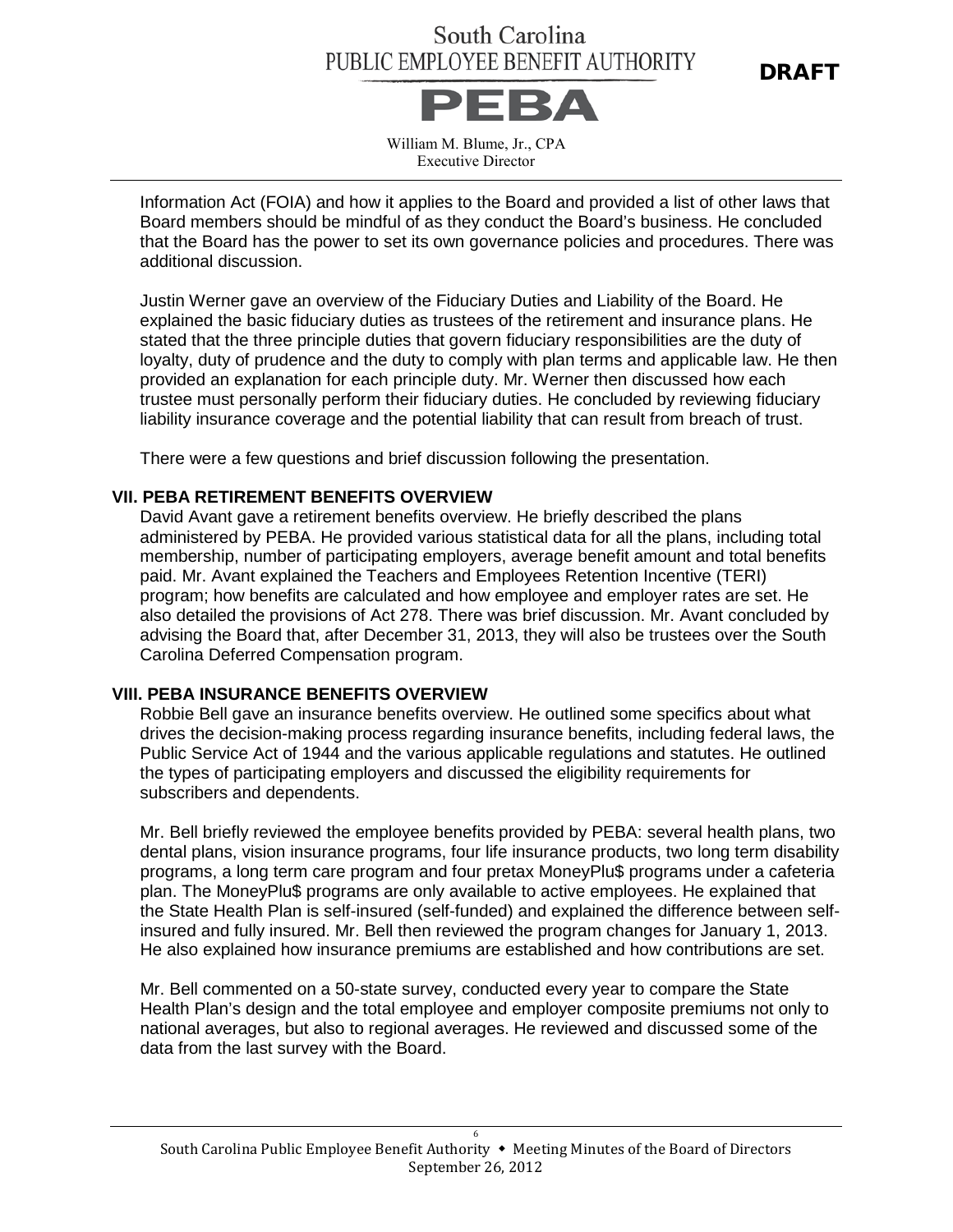DRAFT



William M. Blume, Jr., CPA Executive Director

He talked briefly about the local subdivision groups which are permitted by statute to enter into the plan and withdraw under statutory guidelines with minimum four-year participation. He explained how these groups are experience rated and how their premiums are.

#### **IX. APPOINTMENT OF HEALTH CARE POLICY COMMITTEE AND DISCUSSION OF OTHER COMMITTEES AND COMMITTEE MEMBERSHIP**

Chairman Bjontegard referred to the proposed committees, noting four: Finance, Administration, Audit and Compliance (FAAC); Health Care Policy; Retirement Policy; and Executive. He confirmed the four Board members who agreed to serve as chair. He asked the FAAC to determine whether bylaws are needed and to draft those bylaws or operating procedures. He also asked that a Vice Chair be selected and that the structure of the committees be determined. Committee chairs will determine when and how to meet. Chairman Bjontegard also introduced the Susan Brownlee, the Board Liaison.

He stated that there may be a number of technical amendments needed to be made to Act 278 and asked the three committees to review the amendments and discuss whether and how to proceed. With respect to a media policy, upon discussion, the consensus of the Board was for Chairman Bjontegard to represent the Board in addressing media inquiries.

Chairman Bjontegard asked for input on how to make the meetings productive and asked for suggestions. All board members provided input, and it was agreed to include these suggestions in upcoming meetings. Chairman Bjontegard then asked Mr. Blume if he had any remarks. Mr. Blume confirmed that a lot of the Board's work will be done within the various committees. He also noted that the retirement benefits side of PEBA experienced a tough legislative year trying to get the reform legislation passed. While he thinks work on the retirement side is not complete, the next legislative session will probably be devoted to health care issues. Mr. Penn asked about electronic files being distributed to the committees so the information can be available electronically. Mr. Blume confirmed development of electronic file sharing was in progress. There was brief discussion regarding various electronic data-sharing programs.

There being no further comments, the meeting was adjourned at 4:10 p.m.

Staff Note: In compliance with S.C. Ann. §30-4-80, public notice of and the agenda for this meeting were posted to the PEBA websites, to parties who requested notice, and were posted at the entrance, in the lobbies, and near the 2<sup>nd</sup> Floor Conference Room at 202 Arbor Lake Drive, Columbia, SC, on September 24, 2012.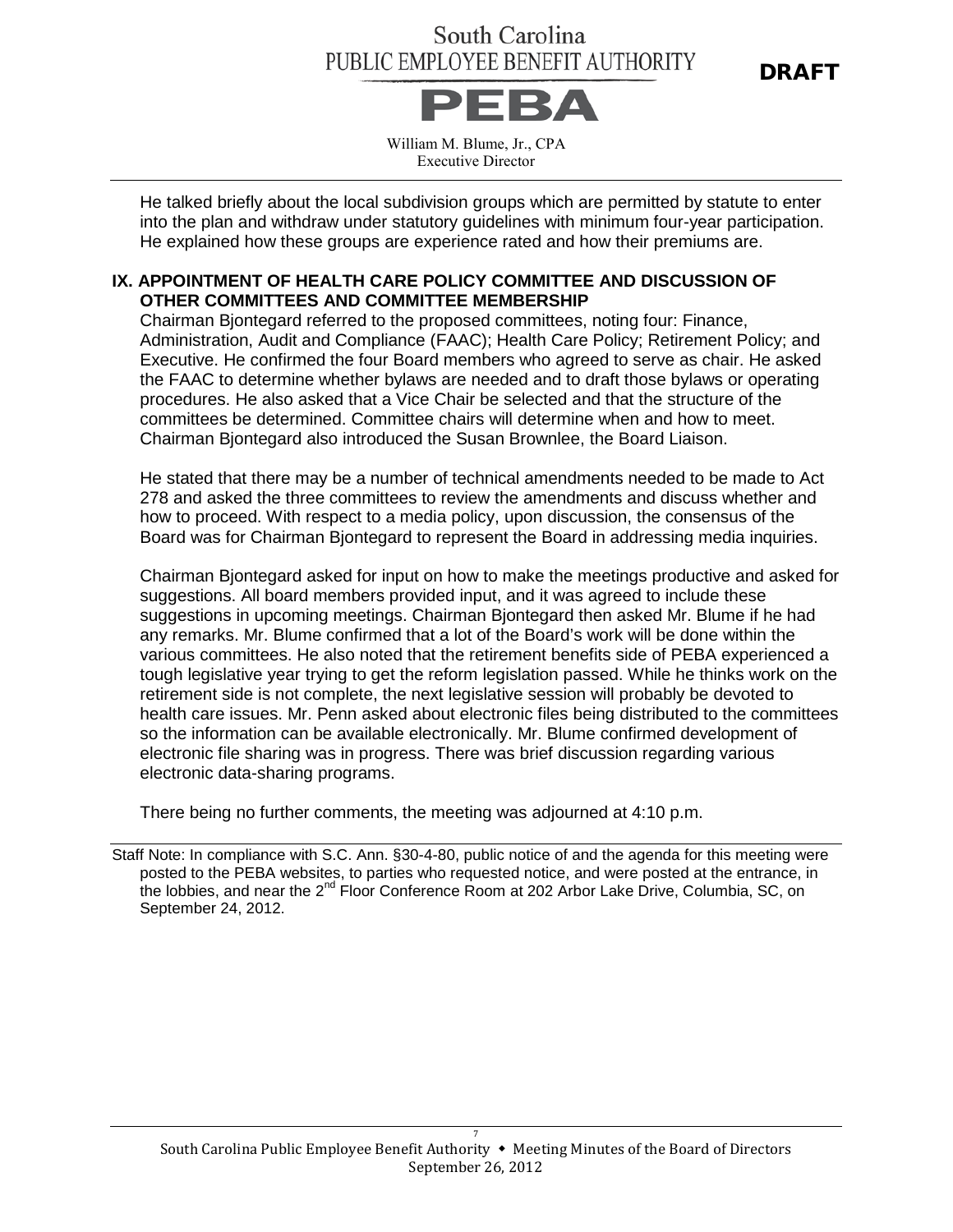# PEBA

## **THE ETHICS, GOVERNMENT ACCOUNTABILITY, AND CAMPAIGN REFORM ACT OF 1991**

## **Cathy L. Hazelwood**

Deputy Director and General Counsel South Carolina State Ethics Commission 803-253-4192

#### **I. THE ACT AS IT RELATES TO ...**

**•**Lobbyist/Lobbyist's Principal

**•**Rules of Conduct

**•**Financial Disclosure

**•**Campaign practices

#### **II. JURISDICTION**

**•**Lobbyist/Lobbyist's Principals

**•**Public Officials/Candidates

**•**Public Members

**•**Public Employees

#### **III. LOBBYISTS/LOBBYISTS' PRINCIPALS**

#### **A. Lobbying, Lobbyist and Lobbyist's principal definitions. §2-17-10(12), (13) and (14)**

**•**Exceptions to Lobbyist definition:

-personal opinion -public meeting -public employee or member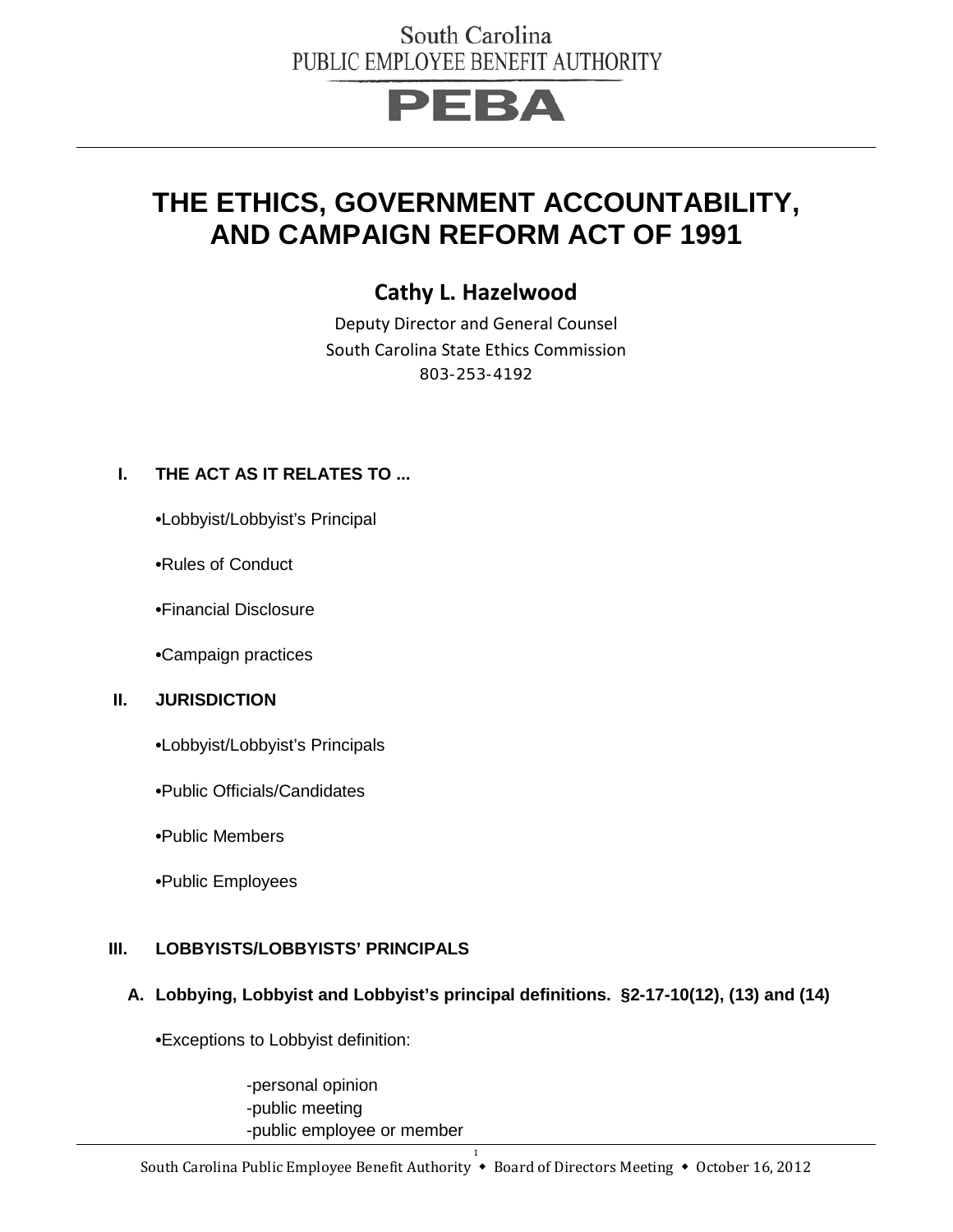

-professional services -press -church -running for an office elected by the General Assembly -plant manager exception

#### **B. Interactions with lobbyists/lobbyist's principals**

**•**Lobbyists may not give anything of value to members of the General Assembly, constitutional officers and public officials and employees of state agencies. §2-17-80.

**•**Lobbyist's Principals may host functions (group invitation/spending limit rules apply)(MUST BE DISCLOSED ON SEI). §2-17-90.

**•EXCEPTION TO GROUP INVITATON/DOLLAR LIMIT:** Speaking at a Lobbyist's Principal's event (EXPENSES AND REIMBURSEMENT OF EXPENSES MUST BE DISCLOSED ON SEI). §2-17-100.

#### **IV. RULES OF CONDUCT**

#### **A. Section 8-13-100 various definitions**

(1) (a) **'Anything of value' or 'thing of value'** means

(i) a pecuniary item, including money, a bank bill, or a bank note;

(ii) a promissory note, bill of exchange, an order, a draft, warrant, check, or bond given for the payment of money;

(iii) a contract, agreement, promise, or other obligation for an advance, a conveyance,

forgiveness of indebtedness, deposit, distribution, loan, payment, gift, pledge, or transfer of money;

(iv) a stock, bond, note, or other investment interest in an entity;

(v) a receipt given for the payment of money or other property;

(vi) a chose-in-action;

(vii) a gift, tangible good, chattel, or an interest in a gift, tangible good, or chattel;

(viii) a loan or forgiveness of indebtedness;

(ix) a work of art, an antique, or a collectible;

(x) an automobile or other means of personal transportation;

(xi) real property or an interest in real property, including title to realty, a fee simple or partial interest in realty including present, future, contingent, or vested interests in realty, a leasehold interest, or other beneficial interest in realty;

(xii) an honorarium or compensation for services;

(xiii) a promise or offer of employment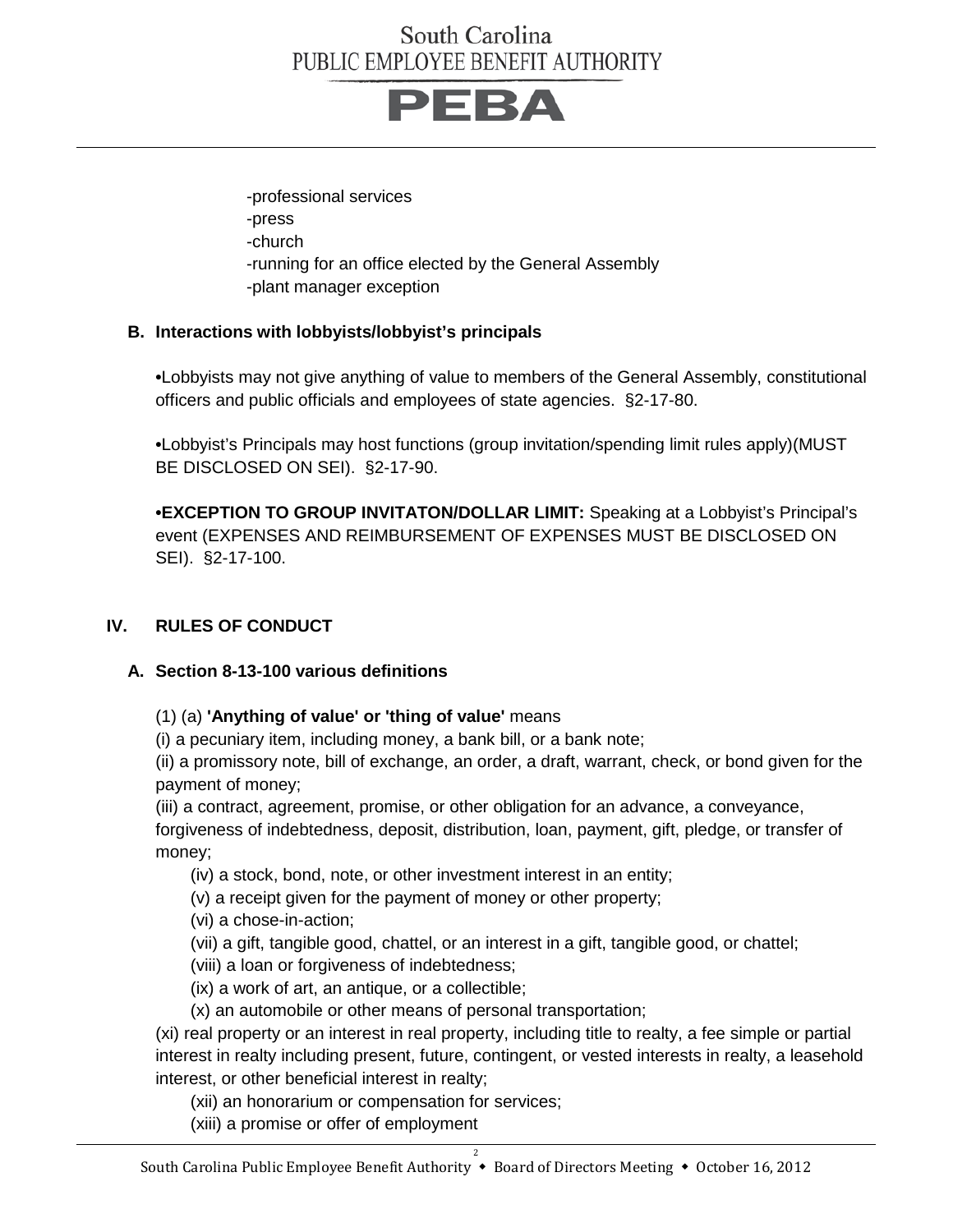# **PEBA**

(xiv) any other item that is of pecuniary or compensatory worth to a person

(b) "Anything of value" or "thing of value" does not mean:

(i) printed informational or promotional material, not to exceed ten dollars in monetary value; (ii) items of nominal value, not to exceed ten dollars, containing or displaying promotional material;

(iii) a personalized plaque or trophy with a value that does not exceed one hundred fifty dollars; (iv) educational material of a nominal value directly related to the public official's, public member's, or public employee's official responsibilities;

(v) an honorary degree bestowed upon a public official, public member, or public employee by a public or private university or college;

(vi) promotional or marketing items offered to the general public on the same terms and conditions without regard to status as a public official or public employee; or

(vii) a campaign contribution properly received and reported under the provisions of this chapter.

- (3) '**Business**' means a corporation, partnership, proprietorship, firm, an enterprise, a franchise, an association, organization, or a self-employed individual.
- (4) **'Business with which he is associated'** means a business of which the person or a member of his immediate family is a director, an officer, owner, employee, a compensated agent, or holder of stock worth one hundred thousand dollars or more at fair market value and which constitutes five percent or more of the total outstanding stock of any class.
- (11) (a) **'Economic interest'** means an interest distinct from that of the general public in a purchase, sale, lease, contract, option, or other transaction or arrangement involving property or services in which a public official, public member, or public employee may gain an economic benefit of fifty dollars or more.

(b) This definition does not prohibit a public official, public member, or public employee from participating in, voting on, or influencing or attempting to influence an official decision if the only economic interest or reasonably foreseeable benefit that may accrue to the public official, public member, or public employee is incidental to the public official's public member's, or public employee's position or which accrues to the public official, public member, or public employee as a member of a profession, occupation, or large class to no greater extent than the economic interest or potential benefit could reasonably be foreseen to accrue to all other members of the profession, occupation, or large class.

(15) **'Family member'** means an individual who is:

(a) the spouse, parent, brother, sister, child, mother-in-law, father-in-law, son-in-law, daughter-in-law, **brother-in-law, sister-in-law,** grandparent, or grandchild; or (b) a member of the individual's immediate family.

South Carolina Public Employee Benefit Authority \* Board of Directors Meeting \* October 16, 2012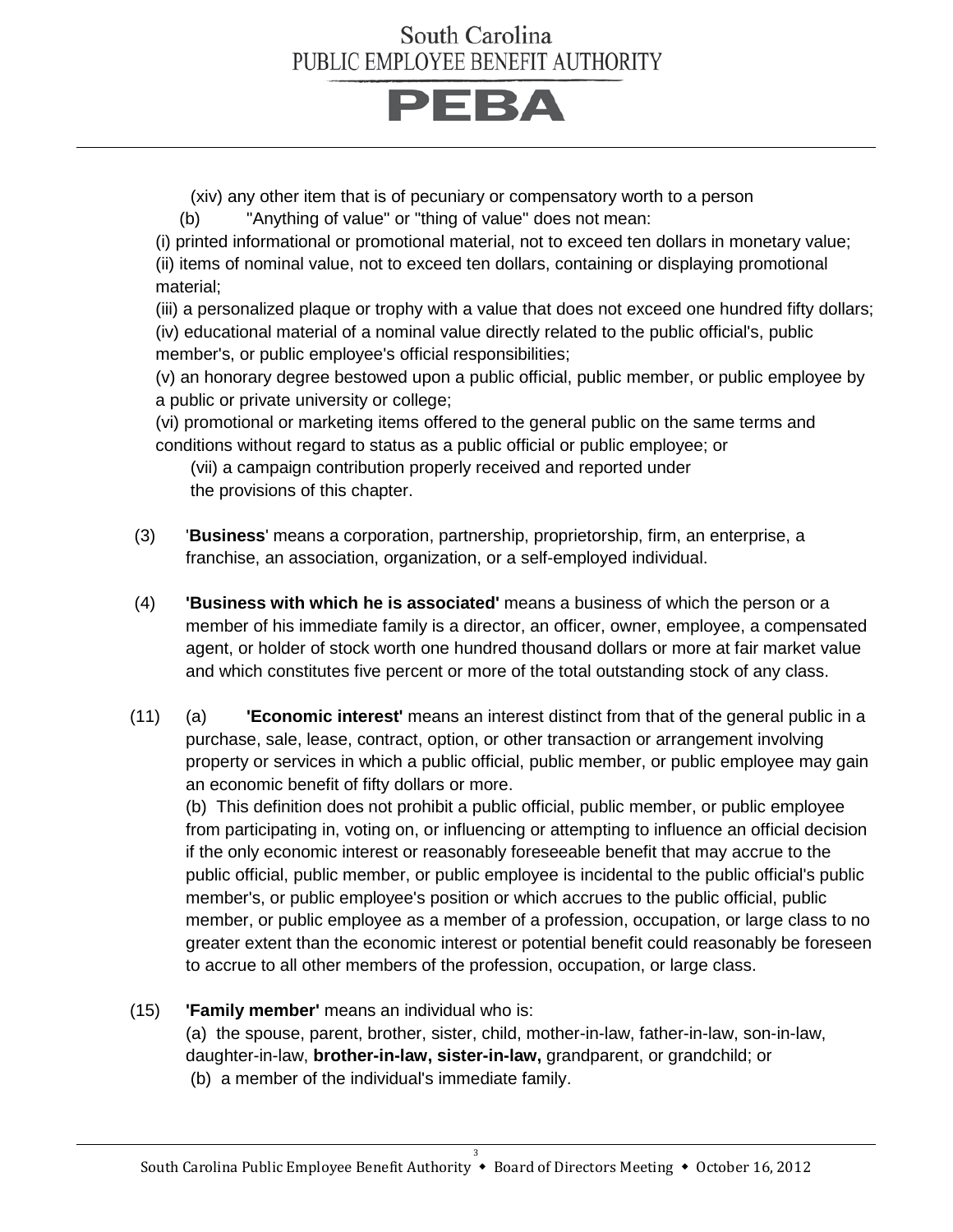

(16) **'Gift'** means anything of value, including entertainment, food, beverage, travel, and lodging given or paid to a public official, public member, or public employee to the extent that consideration of equal or greater value is not received. A gift includes a rebate or discount on the price of anything of value unless it is made in the ordinary course of business without regard to that person's status. A gift does not include campaign contributions accepted pursuant to this chapter.

#### (18) **'Immediate family'** means:

(a) a child residing in a candidate's, public official's, public member's, or public employee's household;

(b) a spouse of a candidate, public official, public member, or public employee; or (c) an individual claimed by the candidate, public official, public member, or public employee or the candidate's, public official's, public member's, or public employee's spouse as a dependent for income tax purposes.

- (20) **'Individual'** means one human being.
- (21) **'Individual with whom he is associated'** means an individual with whom the person or a member of his immediate family mutually has an interest in any business of which the person or a member of his immediate family is a director, officer, owner, employee, compensated agent, or holder of stock worth one hundred thousand dollars or more at fair market value and which constitutes five percent or more of the total outstanding stock of any class.

#### **B. Section 8-13-700, et al. rules of conduct**

#### **1. May not use official office/position for financial gain - knowingly. §8-13-700(A).**

#### **2. Recusal provisions for conflicts. §8-13-700(B).**

3. May not receive or give anything of value with intent to influence (Anti-Bribery Statute). §8- 13-705.

4. May not accept an honorarium for speaking engagements in one's official capacity. May accept payment for actual expenses. §8-13-715.

5. May not accept additional money for assistance given while performing one's duty. §8-13- 720.

6. May not use confidential information gained through employment for personal gain.§8-13- 725.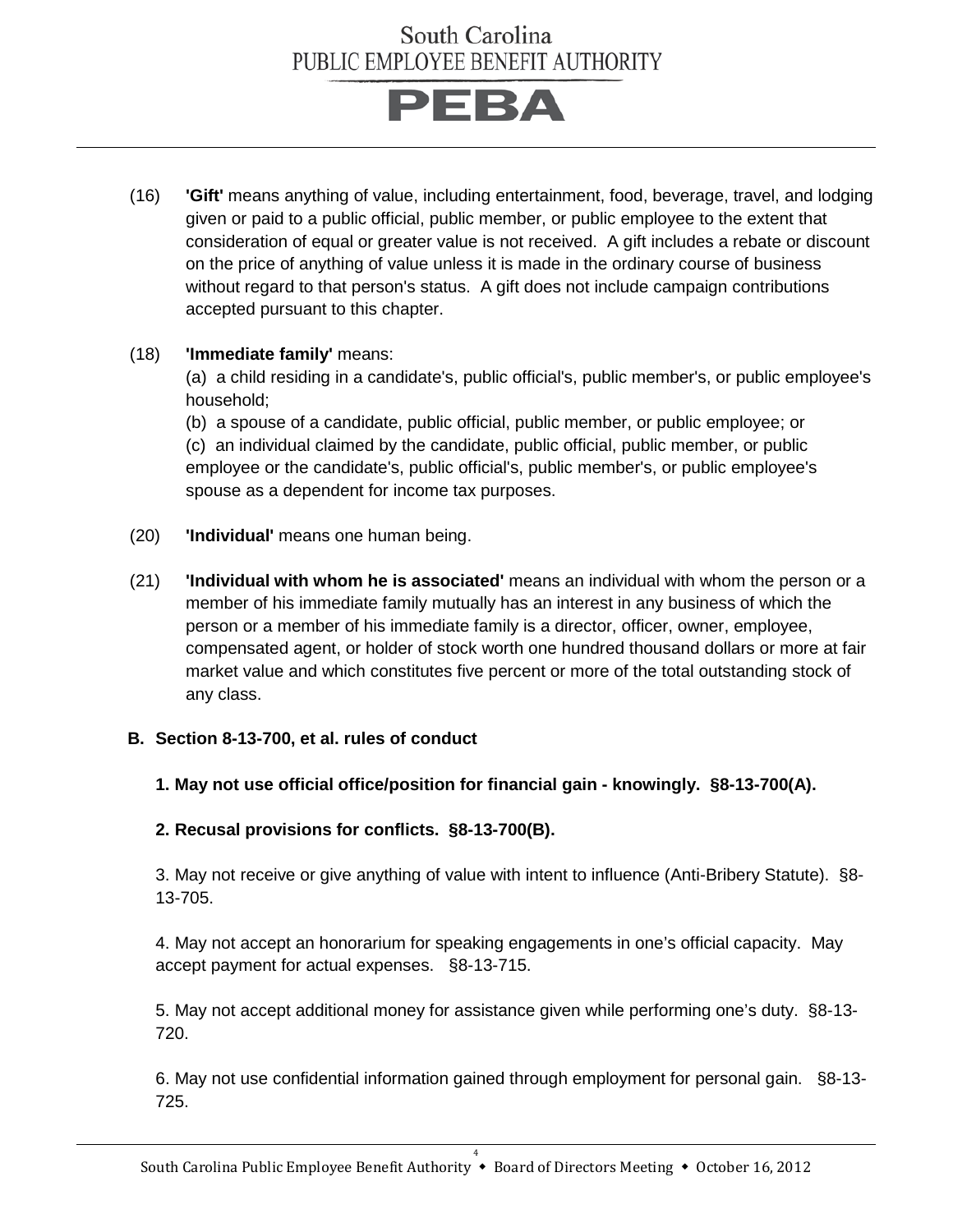

7. **Dual water/sewer service prohibited. §8-13-735:** (A) Except as provided in subsection (B), no person who serves at the same time:

(1) on the governing body of a state, county, municipal, or political subdivision board or commission; and

(2) as an employee of the same board or commission or in a position subject to the control of that board or commission may make or participate in making a decision that affects his economic interests.

(B) No person shall serve at the same time as:

(1) a nonappointed member of the governing body of the board or commission for a water or sewer district or a nonprofit water or sewer corporation or company organized pursuant to the provisions of state law; and

 $(2)(a)$  an employee of the same board, commission, corporation, or company; or  $(b)$  in a position subject to the control of that board, commission, corporation, or company; or

(c) in a decision-making position concerning the operation and functions of that board, commission, corporation, or company.

(C)(1) Any person violating the provisions of subsection (B) may be assessed a civil penalty of fifty dollars per day to be remitted to the general fund of the board, commission, corporation, or company.

(2) If a lawsuit is brought to force the person to vacate either his position held pursuant to subsection (B)(1) or subsection (B)(2), and the person is found in circuit court to have violated subsection (B), the person must pay the civil penalty in subsection (C)(1) plus court costs, attorney's fees, and any damages required by the court.

(3) Any individual or entity served by the board, commission, corporation, or company has standing to bring a lawsuit in the circuit court pursuant to this subsection.

8. Representation prohibitions. §8-13-740.

9. No member of the General Assembly may represent clients before an agency under specific conditions. §8-13-745.

10. May not cause the employment, promotion, or transfer of a family member to a position in which one supervises.Prohibits discipline of one's family member. §8-13-750.

11. Post-employment restrictions. §8-13-755. (Government lawyers see Rule 407 of Appellate Court Rules, Rule 1.11 Successive Government & Private Employment).

12. Breach of ethical standards for an employee participating in procurement to resign and accept employment with a person contracting with the governmental body**.** §8-13-760.

13. May not use government personnel/materials in an election campaign. §8-13-765.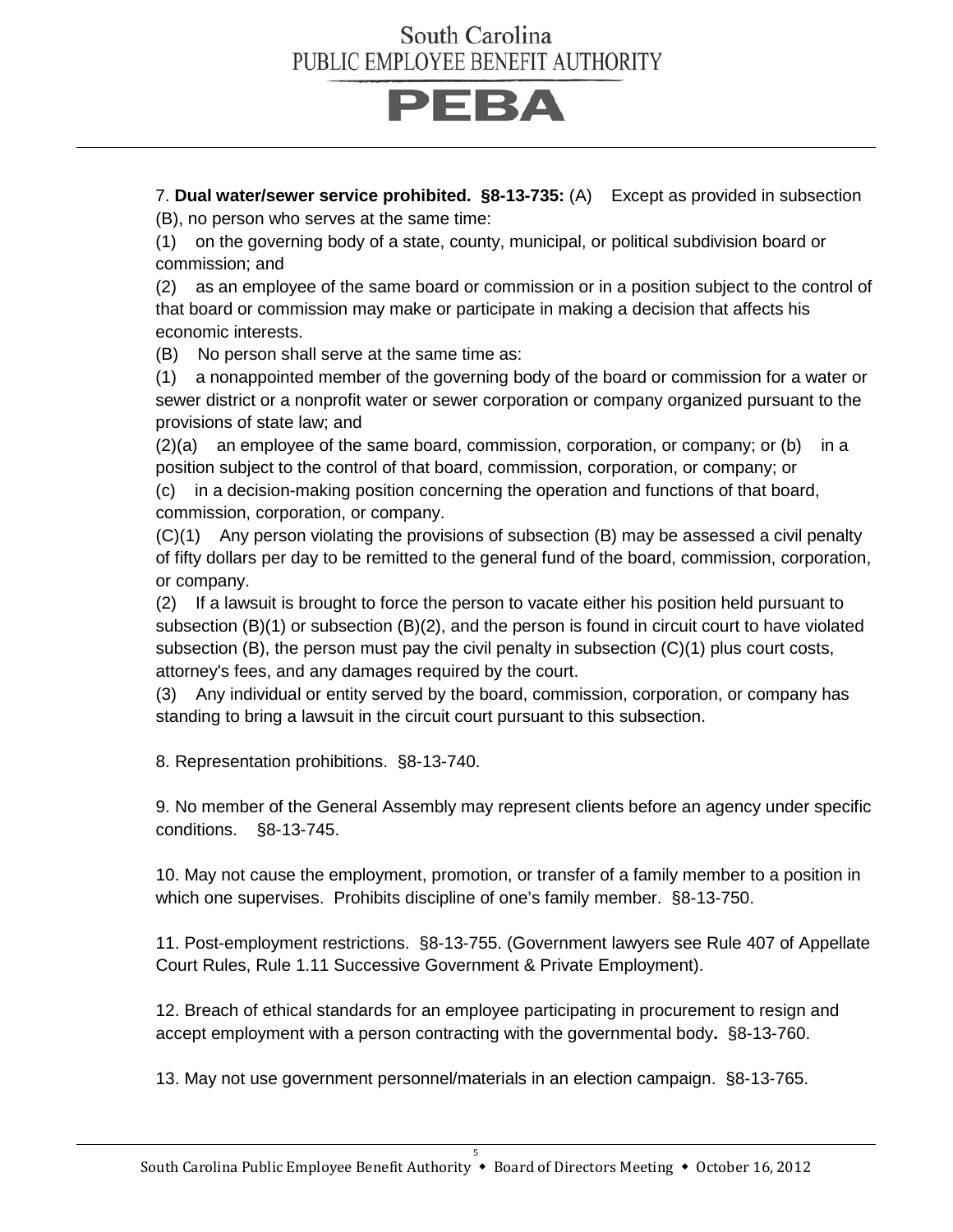

14. A public official/employee may not have an economic interest in a contract with the State or a political subdivision if the public official/employee is authorized to perform an official function relating to the contract.§8-13-775.

#### **V. FINANCIAL DISCLOSURE**

A. **Statement of Economic Interests to be filed on or before April 15th of each year of service.**

B. **Section 8-13-1120(A)(9)** requires the filer to disclose on his SEI:

…the source and a brief description of any gifts, including transportation, lodging, food, or entertainment received during the preceding calendar year from:

(a) a person, if there is reason to believe the donor would not give the gift, gratuity, or favor but for the official's or employee's office or position; or

(b) a person, or from an officer or director of a person, if the public official or public employee has reason to believe the person:

(i) has or is seeking to obtain contractual or other business or financial relationship with the official's or employee's agency; or

(ii) conducts operations or activities which are regulated by the official's or employee's agency if the value of the gift is twenty-five dollars or more in a day or if the value totals, in the aggregate, two hundred dollars or more in a calendar year.

C. An elective official or candidate is prohibited from knowingly soliciting campaign contributions from employees in the elective official's area of official responsibility. §8-13- 1180.

#### **VI. CAMPAIGN PRACTICES**

**•**A person may not use/authorize public funds to influence the outcome of an election. A governmental entity may not use public funds, property, or time in an attempt to influence the outcome of a ballot measure. §8-13-1346.

**•**All printed matter to influence the outcome of an election must contain name and address of the purchaser. §8-13-1354.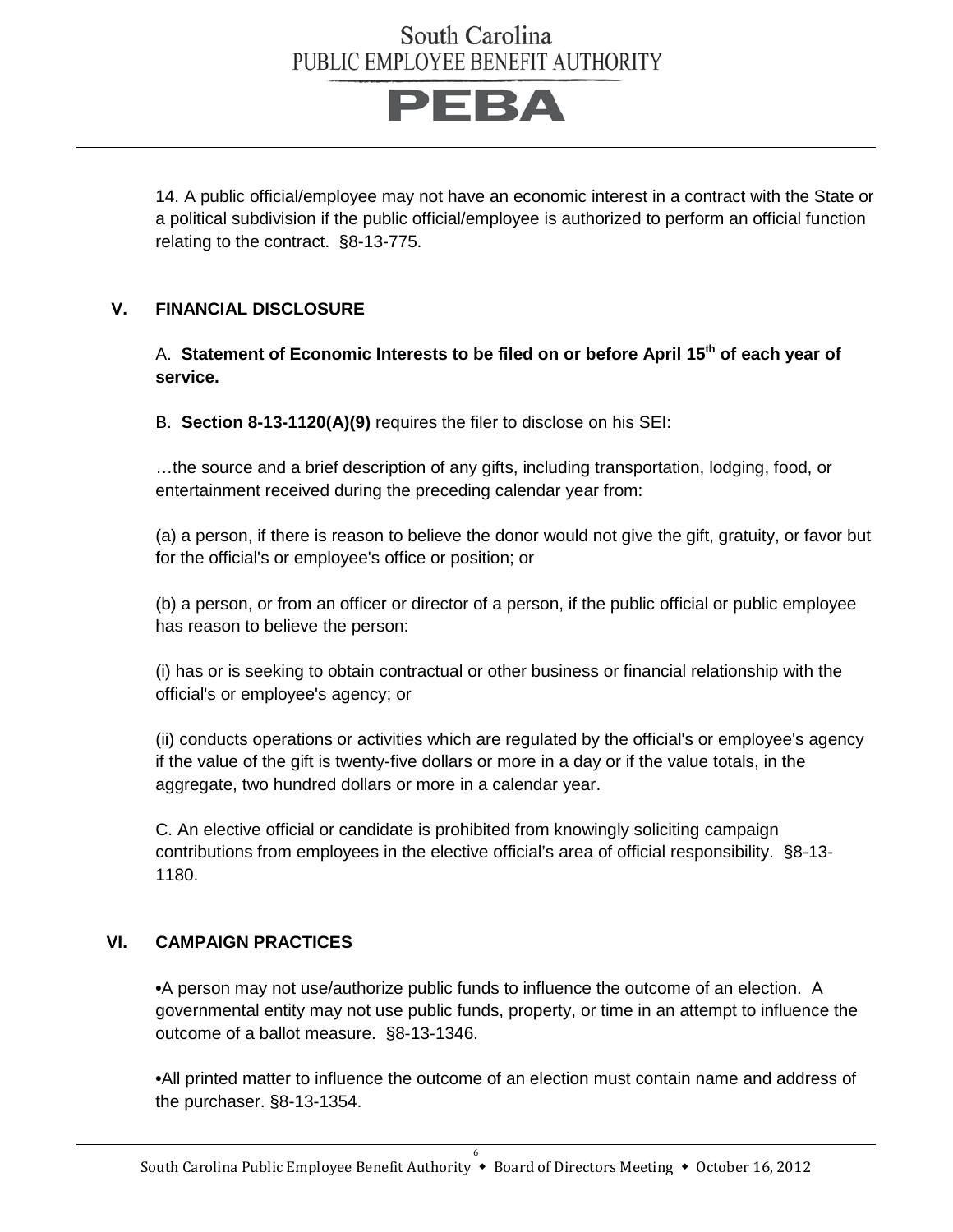

#### **VII. PENALTIES**

A. **Section 8-13-320(10)(l)** The written decision as provided for in subitem (k) may set forth an order:

(i) requiring the public official, public member, or public employee to pay a civil penalty of not more than two thousand dollars for each violation;

(ii) requiring the forfeiture of gifts, receipts, or profits, or the value thereof, obtained in violation of the chapter, voiding nonlegislative state action obtained in violation of the chapter; or

(iii) requiring a combination of subitems (i) and (ii) above, as necessary and appropriate.

B. **Section 8-13-705(G)** provides for imprisonment of not more than 10 years and fined not more than \$10,000 and that the . Permanently disqualified as public official or forfeits public employment. §8-13-705.

C. **Section 8-13-1510: (A)** Except as otherwise specifically provided in this chapter, a person required to file a report or statement under this chapter who files a late statement or report or fails to file a required statement or report must be assessed a civil penalty as follows:

(1) a fine of one hundred dollars if the statement or report is not filed within five days after the established deadline provided by law in this chapter; and

(2) after notice has been given by certified or registered mail that a required statement or report has not been filed, a fine of ten dollars per calendar day for the first ten days after notice has been given, and one hundred dollars for each additional calendar day in which the required statement or report is not filed, not exceeding five thousand dollars.

(B) After the maximum civil penalty has been levied and the required statement or report has not been filed, the person is:

(1) for a first offense, guilty of a misdemeanor triable in magistrates court and, upon conviction, must be fined not more than five hundred dollars or imprisoned not more than thirty days;

(2) for a second offense, guilty of a misdemeanor triable in magistrates court and, upon conviction, must be fined not less than two thousand five hundred dollars nor more than five thousand dollars or imprisoned not less than a mandatory minimum of thirty days;

(3) for a third or subsequent offense, guilty of a misdemeanor triable in magistrates court and, upon conviction, must be fined not more than five thousand dollars or imprisoned for not more than one year, or both.

D. **Section 8-13-1520** provides that a violation of the Rules of Conduct is a misdemeanor and on conviction one may be fined not more than \$5,000 or be imprisoned not more than 1 year or both. A person guilty of violating the campaign reporting provisions is guilty of a misdemeanor,